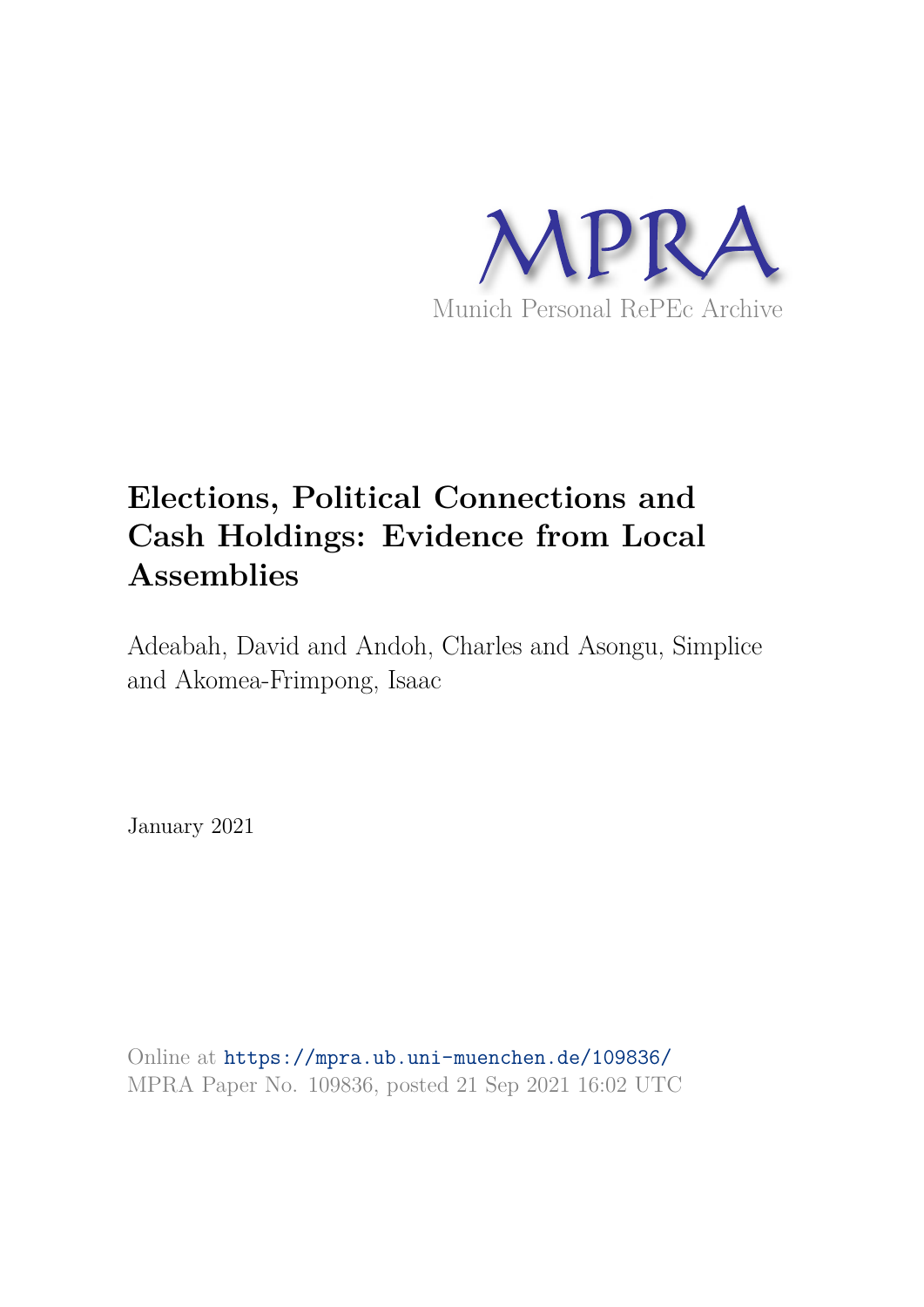# A G D I Working Paper

# WP/21/004

# **Elections, Political Connections and Cash Holdings: Evidence from Local Assemblies**

# **David Adeabah**

University of Ghana, Department of Finance, Legon,Ghana. E-mail: kofiadeabah@gmail.com

# **Charles Andoh**

University of Ghana, Department of Finance, Legon, Ghana. E-mail: [candoh@ug.edu.gh](mailto:candoh@ug.edu.gh)

# **Simplice Asongu**

University of South Africa, Department of Economics, Pretoria, South Africa. E-mails: asongusimplice@yahoo.com, asongus@afridev.org

**Isaac Akomea-Frimpong**  Western Sydney University, Australia School of Built Environment E-mail: 19624802@student.westernsydney.edu.au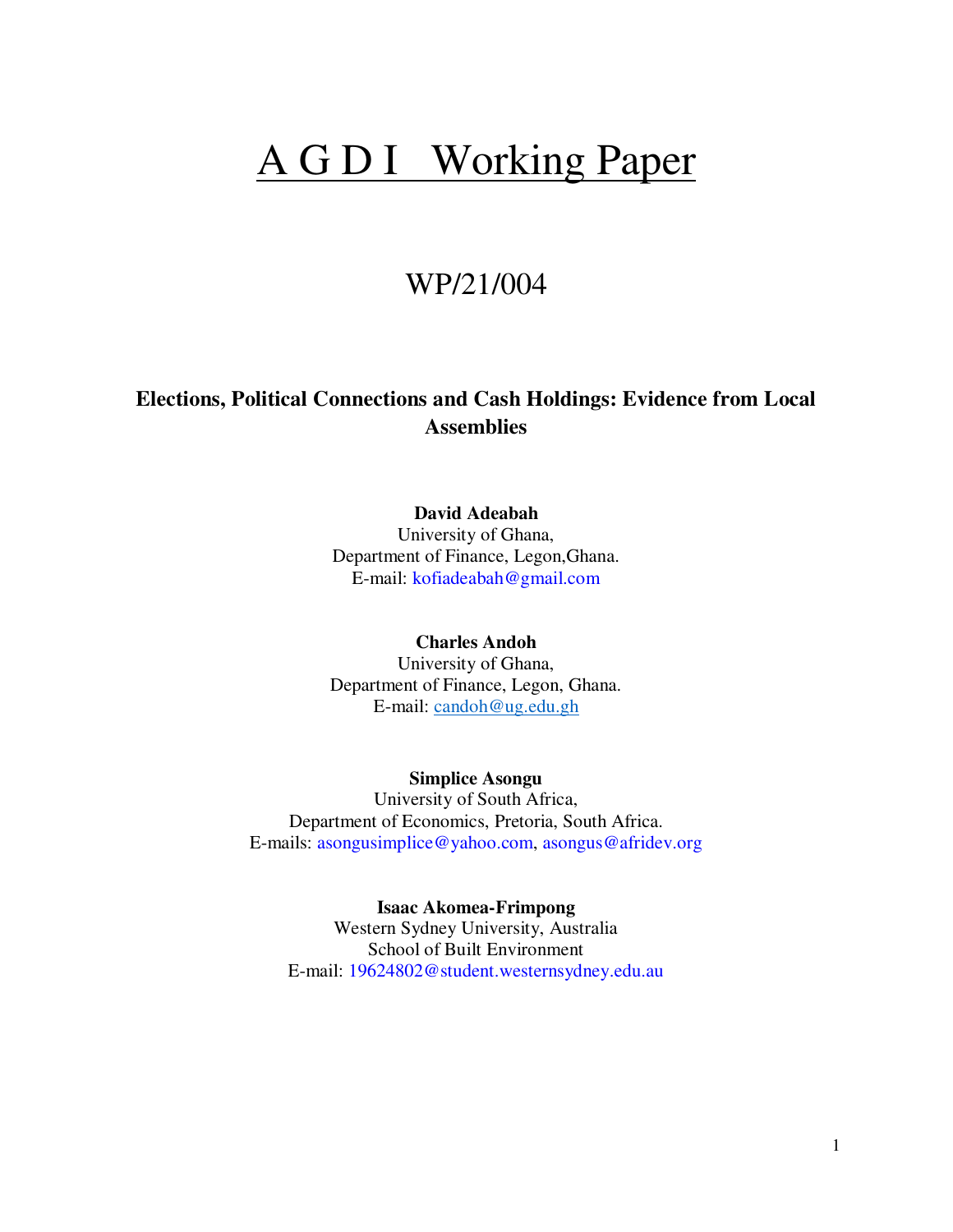Research Department

#### **Elections, Political Connections and Cash Holdings: Evidence from Local Assemblies**

**David Adeabah, Charles Andoh, Simplice Asongu & Isaac Akomea-Frimpong** 

January 2021

### **Abstract**

We examine the relationship between elections, political connections, and cash holdings in Ghanaian local assemblies. Using a panel dataset of 179local assemblies over a period 2012 to 2017, a panel regression and the generalized method of moments estimation techniques was employed for the analysis. We find that local assemblies hold less cash during election years, which suggests that election may be one of the potential factors to mitigate agency conflict in weak governance environment. Further, we demonstrate that local assemblies that have political connections hold less cash; however, political uncertainty makes these entities conducive to agency problems than their non-connected peers because they hold more cash. Additional analysis indicates that one year prior to elections, managerial conservatism kicks-in and leads managers to hold more cash in local assemblies that have political connections, which continues and becomes more pronounced in election years. Our results have implications for regulations on the cash management practices of local assemblies.

*Keywords*: agency problem; cash holdings; generalized method of moments;panel regression; political connections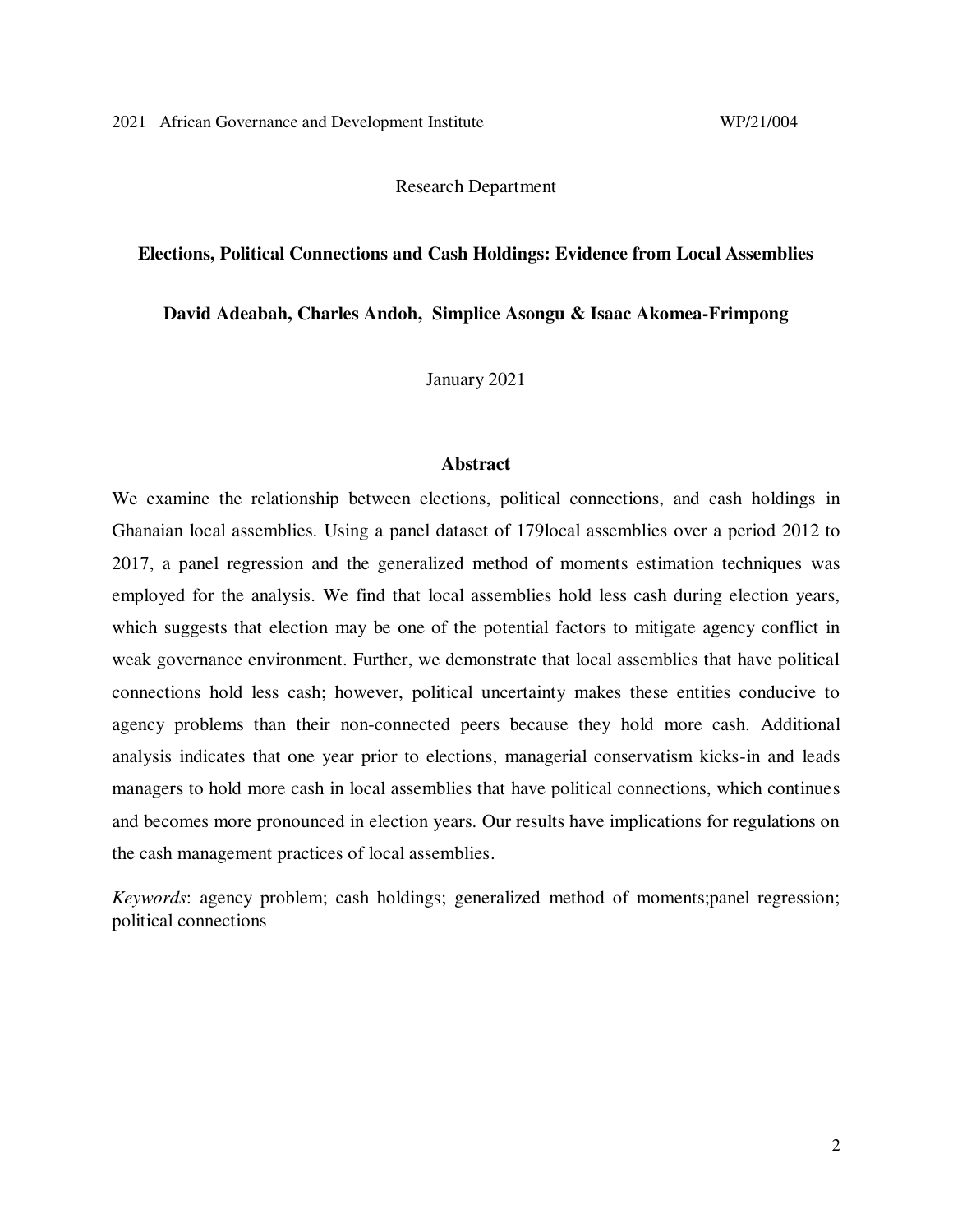# **1. Introduction**

Political uncertainty and connections have immense consequences for corporate outcomes and decisions. In the US, for example, election years are observed to have an adverse effect on cost of corporate bonds relative to nonelection years by 34 basis point, on average(Waisman, Ye, & Zhu, 2015), while Chinese firms hold significantly less cash during political uncertainties caused by turnovers in local political leadership(Xu, Chen, Xu, & Chan, 2016). Political connections, although defined differently by different authors, is argued to be either formal or informal ties between firms and politicians. Political connections have associated costs and benefits. From the benefit perspective, available empirical evidence documents a significantly lower effective tax rates (Adhikari, Derashid, & Zhang, 2006), increased propensity of initial public offerings (IPOs) success at a reduced cost (Bao, Johan, & Kutsuna, 2016), easier access to credit (Chen, Shen, & Lin, 2014; Claessens, Feijen, & Laeven, 2008) and improved performance (Boubakri, Cosset, & Saffar, 2012; Lux, Crook, & Woehr, 2011). From the cost perspective, firms that have political connections have higher leverage, increase likelihood of losses and negative equity (Bliss & Gul, 2012) and poorer earnings quality (Chaney, Faccio, & Parsley, 2011).

However, this evidence has only been observed in profit firms broadly based in the US, and emerging markets in Asia. In the context of nonprofit firms or governmental organizations, we observe that no study has examined how elections and political connections affect cash holdings. We fill this void by focusing on the relation between elections, political connections, and cash holdings in metropolitan, municipal and district assemblies (hereafter referred to as, local assemblies) in Ghana to provide an understanding of the cash management practices in local assemblies, specifically, in sub-Saharan Africa. Unlike other nonprofit firms, local assemblies are an extension of the central government. By statues, 70% of its membership is elected, while the remaining 30% are appointed by the central government, led by a presidentially appointed chief executive officer (CEO). These CEOs are local operatives of the incumbent party and entrenched bureaucrats whose decisions are biased toward political expediencies. This makes political decentralization and downward accountability in local assemblies' amounts to a glass half-full.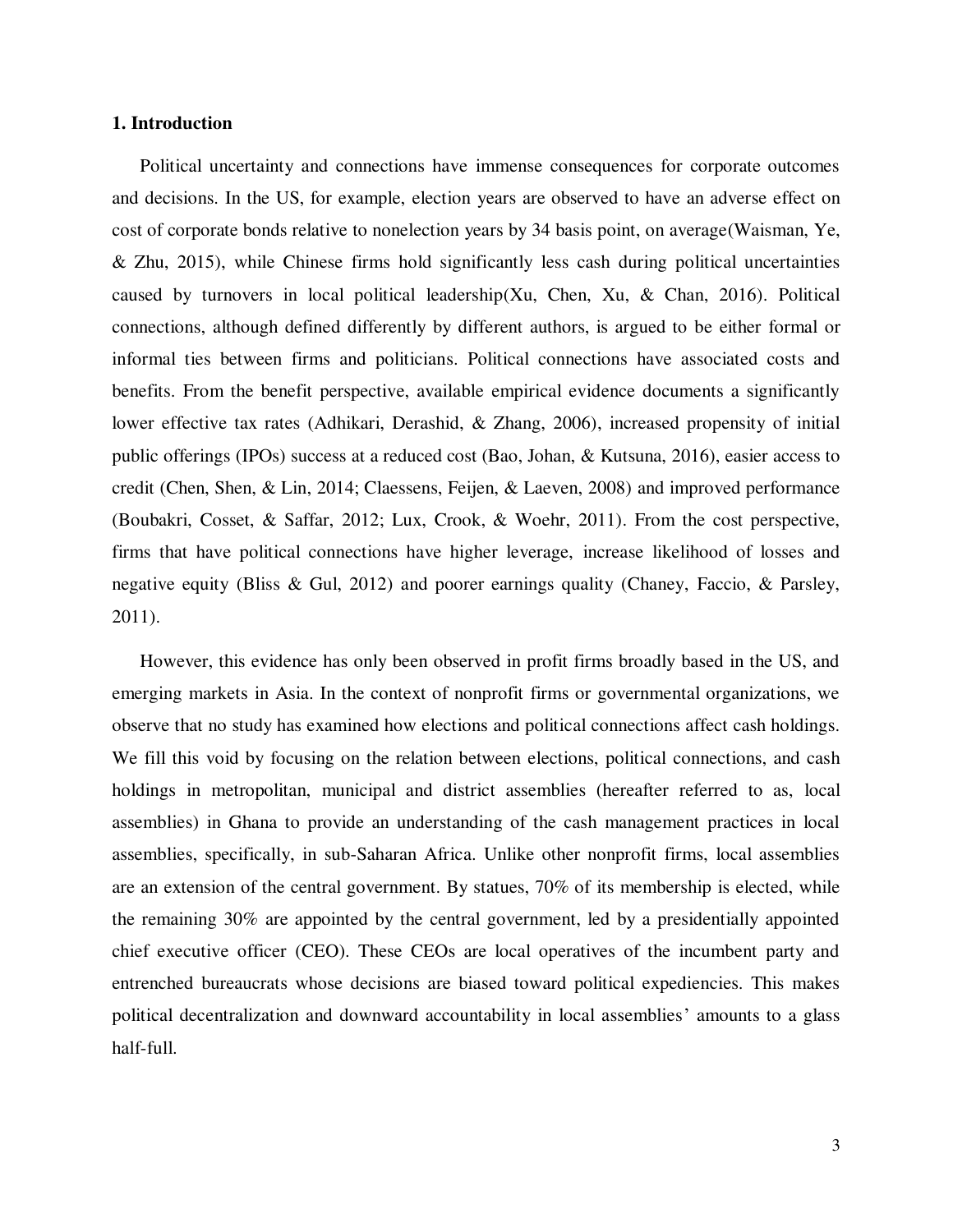From a theoretical perspective, factors that stimulate agency problems appear to be the dominant underlying feature that characterizes cash management policies in nonprofit firms (Fisman & Hubbard, 2005; Lee & Woronkowicz, 2019). The reason being that, nonprofit firms are characterized by a weak governance environment (Core, Guay, & Verdi, 2006; Gore, 2009; Ramirez, 2011). Therefore, nonprofit firms with more cash balances exhibit greater agency problems. However, the empirical evidence of cash holdings as a function of agency problem is mixed (Calabrese & Gupta, 2019; Gore, 2009; Lee & Woronkowicz, 2019).A competing interest exist as to the role of political uncertainty in cash holdings. On the one hand, cash holding is expected to be higher in the face of political uncertainty because of the tendency to increased managerial conservatism (Feng & Rao, 2018; Phan, Nguyen, Nguyen, & Hegde, 2019). On the other hand, CEOs of local assemblies are centrally appointed and in theory, if the appointing government wins, then CEOs retain their jobs and safeguard their political career. Conversely, if the appointing government loses, then their tenure as CEOs also ends. Consequently, the need to stabilize their regime and keep them in power would enable local assemblies relieve their resources constraints to reduce cash holdings. This is so because, for the CEOs of local assemblies, the opportunity cost for investment in liquid assets is higher during election years than in nonelection years.

Existing studies on cash holdings in politically connected firms reveals inconclusive results. Empirical evidence in the US suggests that, because of the reduced benefit of cash reverse, firms that have political connections hold less cash (Hill, Fuller, Kelly, & Washam, 2014). This result is consistent in an international sub-sample of politically connected firms in eight (8) emerging markets or countries with high levels of corruption (Kusnadi, 2019). Conversely, single country studies in China and Pakistan document that agency problems lead to cash hoarding in firms that have political connections(Lin, Chang, Yu, & Kao, 2019; Saeed, Belghitar, & Clark, 2014). In the context of local assemblies, we argue that, although, cash holding is a function of agency problems (Core et al., 2006; Gore, 2009), there should be little or no conflict of interest or competing interest between the two main political actors (i.e., the CEO and member of parliament (MP)) of local assemblies that have political connections to the central government through party affiliation because of their quest to stabilize their regime and keep them in power. As such, they face reduced benefits of cash reserves, suggesting a potential lower risk of expropriation than their non-connected peers.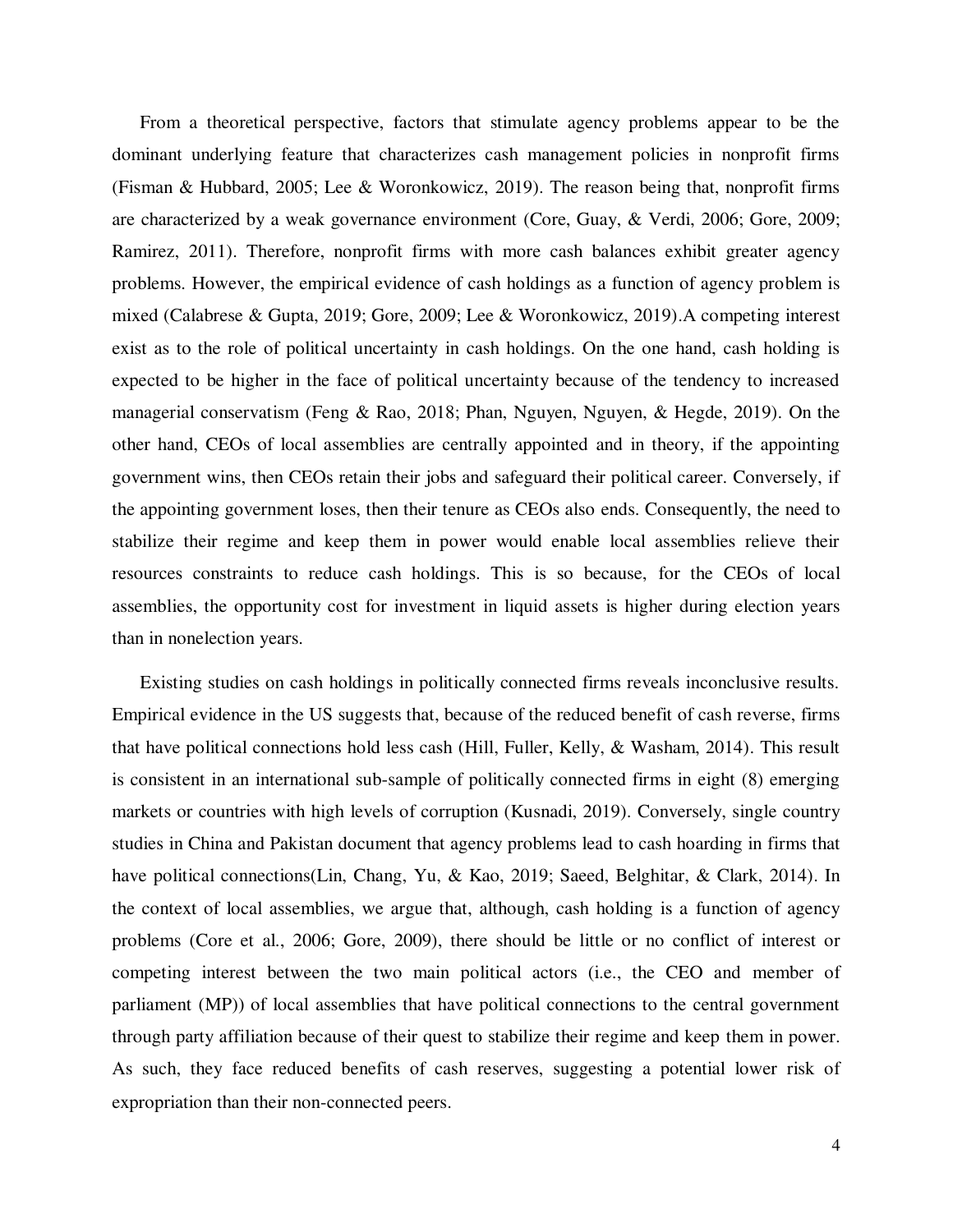Using a panel dataset of 179 local assemblies over the period 2012-2017, we find that local assemblies hold less cash during election years, which suggests that election, may be one of the potential factors to mitigate agency conflict in weak governance environment. Further, we show that political connections in local assemblies leads to reduced cash holdings; however, political uncertainty makes these entities conducive to agency problems than their non-connected peers because they hold more cash during election years. Additional analysis indicates that one year prior to elections, managerial conservatism kicks-in and leads managers to hold more cash in local assemblies that have political connections, which continues and becomes more pronounced in election years.

This study makes several contributions to the literature. First, we contribute to the determinants of cash holdings in governmental organizations (Calabrese & Gupta, 2019; Core et al., 2006; Gore, 2009; Lee & Woronkowicz, 2019; Ramirez, 2011) by showing that elections and political connections significantly underscore cash holding levels. Second, we contribute to the agency conflict emanating from free cash flow (see Jensen, 1986; Stulz, 1990) by providing evidence that suggest elections may improve the practices of managers expropriating excess cash to the social interest of their locality as opposed to their own self-interested and perquisites consumption. Third, we contribute to the debate on the role of political connections (Chen, El Ghoul, Guedhami, & Nash, 2018; Chkir, Gallali, & Toukabri, 2020) by showing that local assemblies that have political connections hold less cash, however, political uncertainty makes these entities conducive to agency problems than their non-connected peers because they hold more cash during election years.

The remainder of the paper is as follows. Section 2 presents the related literature. Section 3 describes the data and methods. Section4 presents the empirical results and discussions. Finally, section 5 concludes and discusses the implications of the study.

# **2. Related Literature**

#### *2.1.Election and cash holdings*

The first research question that this study deals with is the relationship between elections and cash holdings. This strand of literature is associated with the impact of political uncertainty on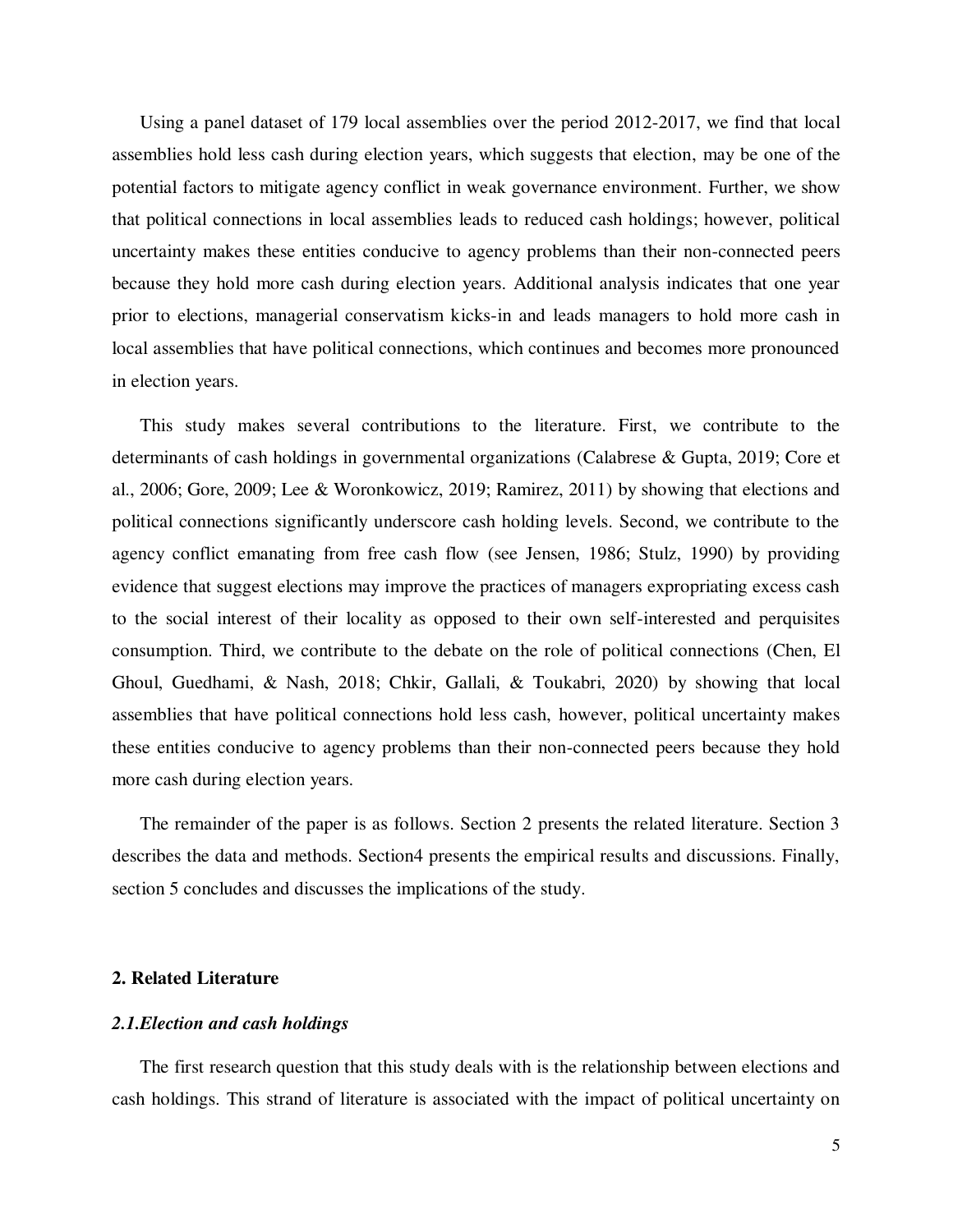corporate outcomes and decisions. In this section, we briefly report the main findings obtained on the impact of political uncertainty on corporate outcomes and decisions.

Election years are period of intense political uncertainty. The literature on the impact of political uncertainty demonstrates a number of consequences on corporate decisions. For example, Julio and Yook (2012) examine how national elections shape corporate investment decision in 48 countries. They find that, during election years, firms spend significantlylesson investment by an average of 4.8 percentage points relative to nonelection years. In the US, Waisman et al. (2015) provide empirical evidence of the relation between political uncertainty and cost of corporate bonds and find that political uncertainty significantly increases cost of corporate bonds. In other words, election years have an adverse effect on cost of corporate bonds relative to nonelection years by 34 basis points, on average.

A number of studies have provided information on how political uncertainty influence corporate outcomes in emerging economies. An et al. (2016) examine how turnovers in local political leadership in China affect corporate investment decisions. They find a significant reduction in firms' investments in the face political uncertainties caused by turnovers in local political leaders. Li et al. (2018) examine the cost of equity capital for firms in China around political uncertainty. They find that, when facing political uncertainty, it is expensive to raise equity capital. Simply put, political uncertainty increases cost of equity capital. This adverse effect is conditional on the amount of government subsidies received by a firm or when the top management team is politically connected.

A study of Chinese listed firms by Chen et al. (2018) examines the relationship between political uncertainty, caused by turnovers of local government leaders, and the firm's information environment. They find a reduced level of idiosyncratic information about a firm in the market during periods of political uncertainty. The adverse effect is more prevalent when firms have a high level of political dependence. In a related study, Xu et al. (2016) examine whether political uncertainty affects cash holdings for Chinese firms. Using political uncertainty created by political turnover in a city government, they find that firms hold less cash. Further, they demonstrate that the reduced cash holdings are more pronounced if (1) the newly appointed official is not an indigene of the city, (2) it faces high risk of political extraction, and (3) it has strong twin agency conflicts.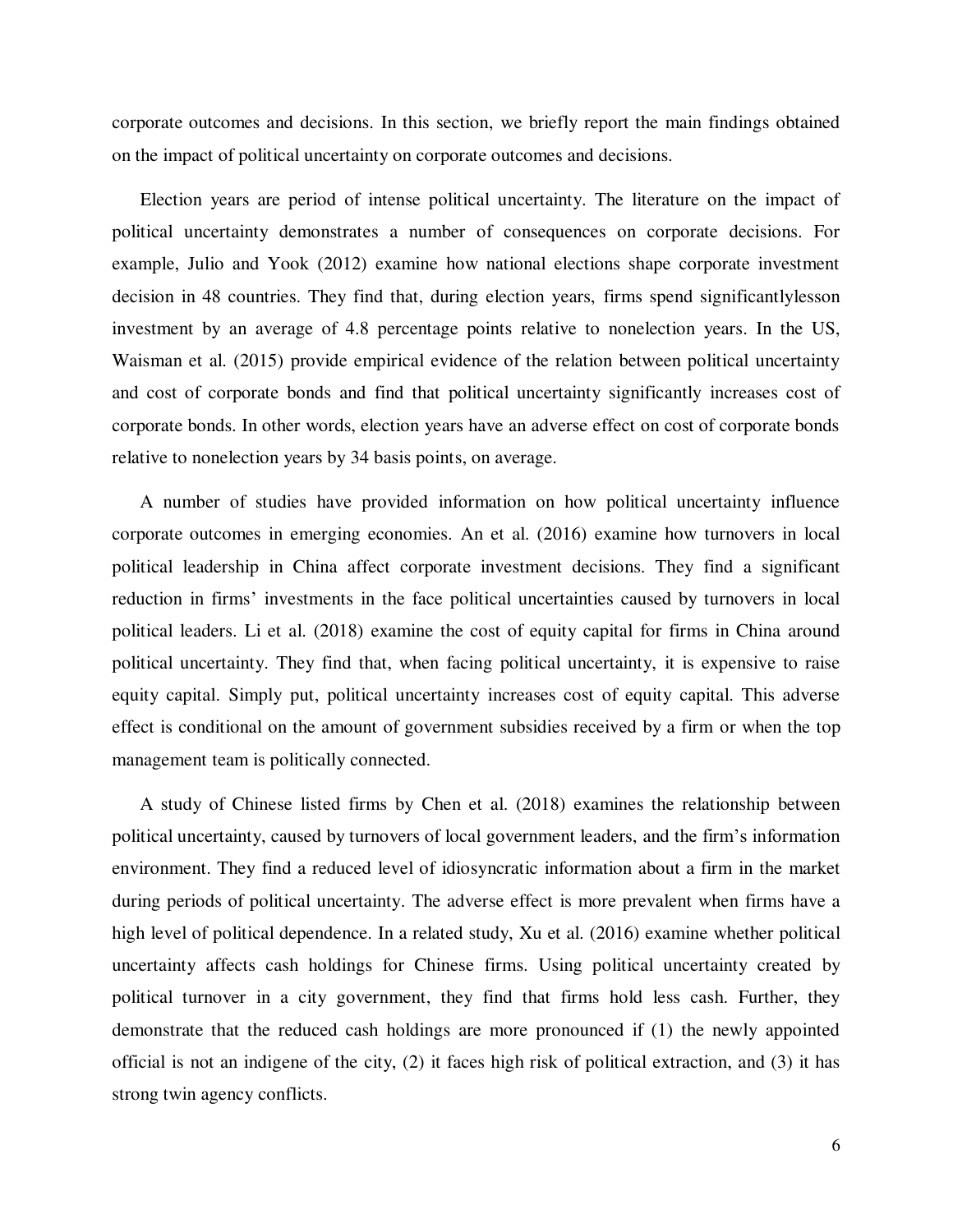This brief survey of the literature suggests that political uncertainty caused by elections or turnover in local political leadership, has immense consequences for corporate outcomes and decisions. Yet, this evidence has only been observed in profit firms broadly based in the US and China. In the context of nonprofit firms or governmental organizations, we observe that no study has examined how elections affect cash holdings. In summary, we fill this void by focusing on how elections impact cash holdings in local assemblies in Ghana to provide an understanding of the influence of political uncertainty on cash management practices in local assemblies, specifically, in a sub-Saharan African country.

# *2.2.Political connections and cash holdings*

The second research question that this study deals with is the relationship between political connections and cash holdings. This strand of literature is associated with the impact of political connections on corporate outcomes and decisions. In this section, we briefly report the main findings obtained on the impact of political connections on corporate outcomes and decisions.

The literature investigating cash holdings as a function of political connections has been mixed. Empirical evidence in the US suggests that firms with political connections derive a reduced benefit from excessive cash holdings leading to reduced cash levels. Using lobbying expenses as a measure of political connections, Hill et al. (2014) examine the effect of political connections on corporate liquidity. The results show political connections negatively affect cash levels. In an international setting, Kusnadi (2019) examine the value of cash holdings as a function of political connections. The results demonstrate that political connections reduce the value of cash holdings and this is conditioned by the level of economic development and corruption as well as connections with large shareholders.

The few studies conducted in emerging economies suggest that agency problems lead connected firms to accumulate large amount of cash. Lin et al. (2019) investigate the impact of political connections on the cash holdings of firms listed on Chinese stock exchanges. They apply panel data regression analysis and find political connections to be positively correlated with cash holdings. They demonstrate that firms with both political connections and business group affiliations hold more cash. Saeed et al. (2014) examine the effects that political connections have on cash holdings. Using data on Pakistani firms over the period 2002-2010, they find that connected firms hold significantly larger cash reserves than their non-connected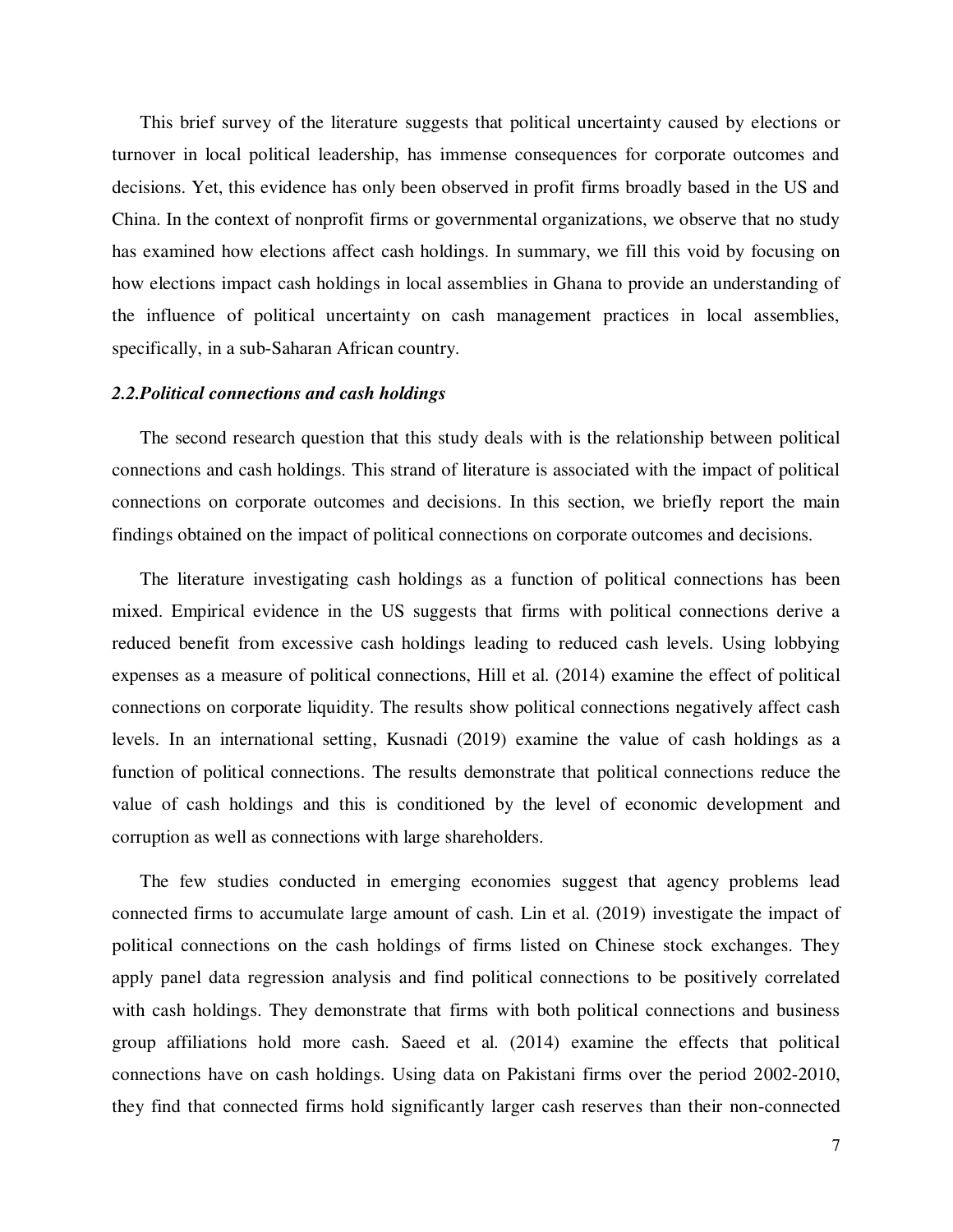counterparts. In a cross-country study, Boubakri, Ghoul and Saffar (2013) examine how politically connected firms that are characterized by acute corporate governance problems manage their cash levels. They find that political connections are conducive for agency problems, resulting in cash buildup.

The above brief narrative suggests that political connections have immense consequences for corporate outcomes and decisions. Yet, this evidence has only been observed in profit firms broadly based in the US and emerging markets. In the context of nonprofit firms or governmental organizations, we observe that no study has examined how political connection affects cash holdings. In summary, we fill this void by focusing on how political connections influence cash holdings in local assemblies to provide an understanding of the influence political connections on cash management practices in local assemblies, specifically, in a sub-Saharan African country.

#### **3. Method and Data**

## *3.1.Empirical method and model specification*

In this study, we adopt the ordinary least squares (OLS)regression with region and year fixed effects as the primary estimation method. This is consistent with our dataset. The test statistics from the Hausman test between panel fixed and random effects indicated that fixed effects regression was appropriate. However, our variables of interest (i.e., elections and political connections) are binary variables taking the values of either 1 or 0. Also, we are minded of the need for policy relevance, robustness of the findings, and comparability with prior studies. Across all specifications, we report *t*-statistics which we adjust for robust standard errors clustered on assembly. In order to control for the presence of extreme data points, we winsorized at the 1% and 99% of the distribution for all continuous variables. We lagged the control variables to account for possible endogeneity from reverse causality. Following prior studies (e.g., Core et al. 2006; Gore 2009), we examine the relationship between elections, political connections and cash holdings by specifying a heteroscedastic robust OLS model with standard errors clustered at assembly level as follows: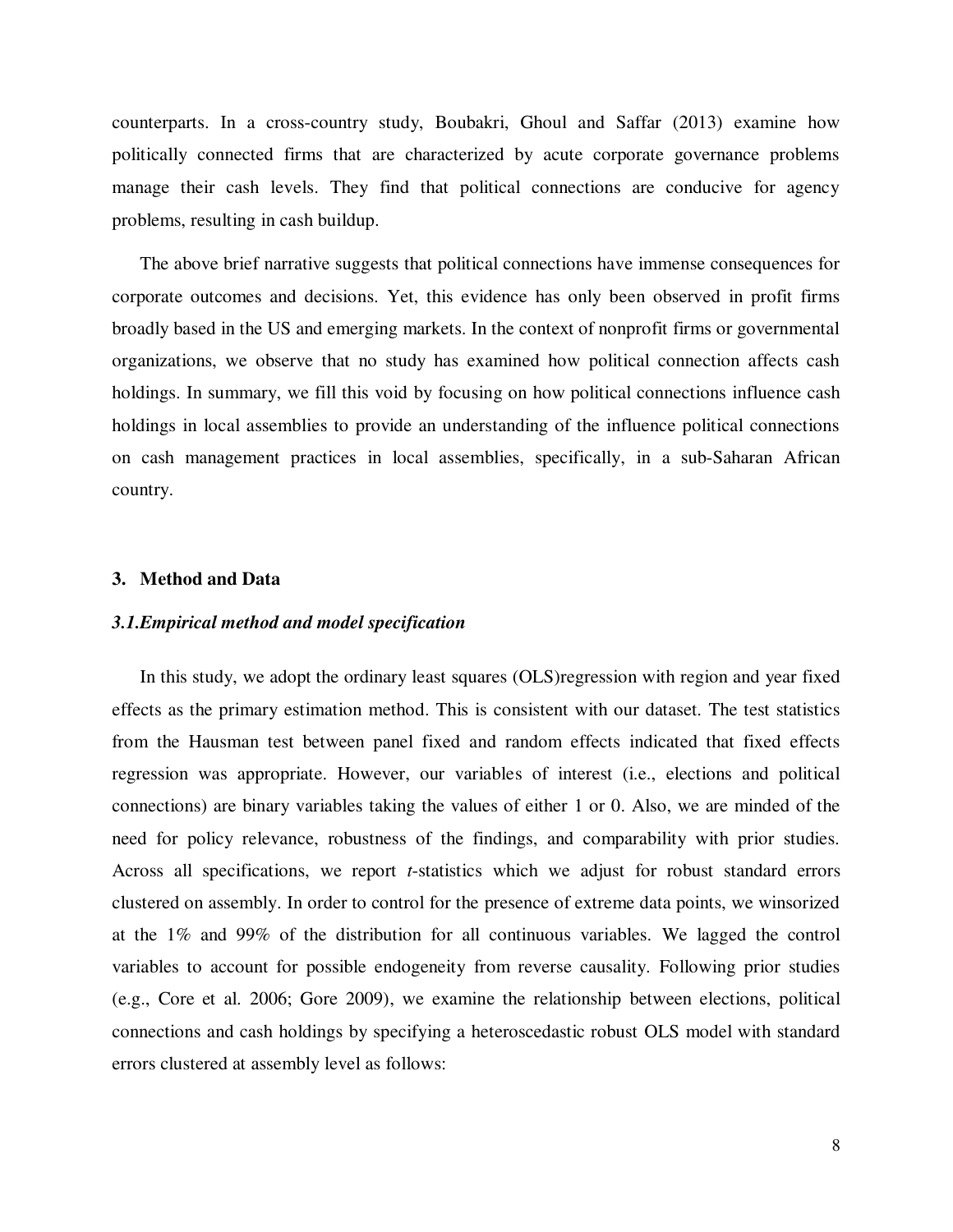$$
Cash_{i,t} = \beta_0 + \beta_1 ElectYr_t + \beta_2 Political_i + \sum_{j=3}^{7} \beta_j W_{j,i,t-1} + \mu_i + \lambda_t + \varepsilon_{i,t}
$$
 (1)

The dependent variable  $Cash_{i,t}$  is defined as the natural logarithm of cash and cash equivalent to total assets of assembly *i* in year *t*.  $ElectYr_t$  equals 1 if year *t* was election year (i.e., years 2012 and 2016) and 0 otherwise. *Political<sub>i</sub>* denotes political connection which equals 1 if the CEO and MP are affiliated with the governing political party. *W* is a vector of four firm level characteristics (size, leverage, investment, income diversification index) identified in the literature to affect cash management practices (see Table 1 for complete variable definitions).  $\mu_i$  represents *Region Dummies* to remove the effect of any unobservable time-invariant crosssectional difference across regions,  $\lambda_t$  represents *Year Dummies* to remove the effect of any yearspecific common shocks and  $\varepsilon_{i,t}$  is the error term.

| <b>Table 1.</b> Variables definitions |                                                                                                                                                                               |  |  |  |  |
|---------------------------------------|-------------------------------------------------------------------------------------------------------------------------------------------------------------------------------|--|--|--|--|
| Variable                              | Definition                                                                                                                                                                    |  |  |  |  |
| Primary measure of cash holdings      |                                                                                                                                                                               |  |  |  |  |
| Ln(Cash/TA)                           | Natural logarithm of cash and cash equivalent over total assets.                                                                                                              |  |  |  |  |
| Alternative proxies of cash holdings  |                                                                                                                                                                               |  |  |  |  |
| Cash/TA                               | Cash and cash equivalent over total assets.                                                                                                                                   |  |  |  |  |
| Cash I/TA                             | 1+Cash and cash equivalent over total assets.                                                                                                                                 |  |  |  |  |
| Cash/Rev                              | Cash and cash equivalent over total revenue                                                                                                                                   |  |  |  |  |
| Cash1/Rev                             | 1+Cash and cash equivalent over total revenue.                                                                                                                                |  |  |  |  |
| Cash/TA100                            | Cash and cash equivalent over total assets as a percentage.                                                                                                                   |  |  |  |  |
| Cash/Rev100                           | Cash and cash equivalent over total revenue as a percentage.                                                                                                                  |  |  |  |  |
| Ln(Cash/TA100)                        | Natural logarithm of cash and cash equivalent over total assets as<br>a percentage.                                                                                           |  |  |  |  |
| Ln(Cash/Rev100)                       | Natural logarithm of cash and cash equivalent over total revenue<br>as a percentage.                                                                                          |  |  |  |  |
| Independent variables                 |                                                                                                                                                                               |  |  |  |  |
| Electyr                               | Equals 1 if year t was election year and 0 otherwise.                                                                                                                         |  |  |  |  |
| Political                             | Politically connection equals 1 if at the CEO and the member of<br>parliament (MP) are affiliated with governing political party.                                             |  |  |  |  |
| <i>LnSize</i>                         | Natural logarithm of the total assets.                                                                                                                                        |  |  |  |  |
| Leverage                              | The ratio of total liabilities to net assets.                                                                                                                                 |  |  |  |  |
| <i>Investratio</i>                    | The ratio of total investment to total assets.                                                                                                                                |  |  |  |  |
| <i>Incdivindex</i>                    | Revenue diversification index and calculated as the product of<br>the fraction of total revenue from each source (i.e., government<br>support and internally generated fund). |  |  |  |  |

**Table 1**. Variables definitions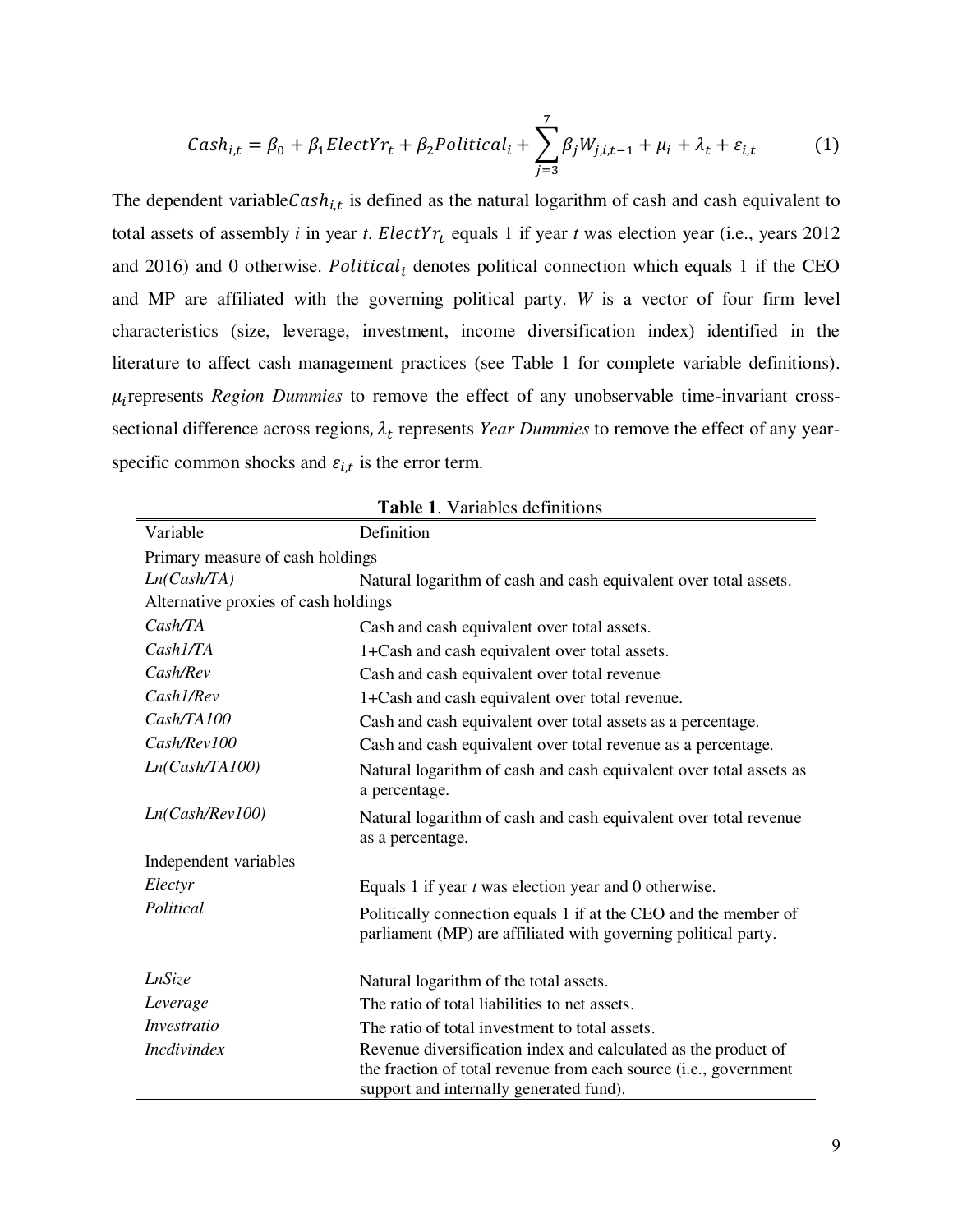# *3.2.Data and sample*

The sample consists of 179 local assemblies across the ten (10) administrative regions in Ghana with annual financial data from 2012 to 2017. The number of sampled assemblies and periodicity are motivated by constraints in data availability. Our main data source is the report of the Auditor General on the accounts of local assemblies for the financial year ended 31stDecember 2012 to 31stDecember 2017, submitted to the Parliament of Ghana. We sourced for this report from the Ghana Audit Service website at [www.ghaudit.org.](http://www.ghaudit.org/)

Table 2 reports the summary statistics of all key variables for our sample. The main variable, cash holding measured as *Cash/TA*, has a mean (median) of 0.87 (0.98), which is significantly higher than that of nonprofit firms in the prior studies (see for example, Gore, 2009). This result indicates that the assets mix of local assemblies is dominated by cash, which increases their risk of political extraction. The mean of *Electyr* is 0.33, indicating that elections took place in a third of the sample period. The mean of *Political* is 0.64, which signifies that more than half of sampled local assemblies have political connections during the sample period.

| <b>Table 2. Summary Statistics</b> |      |       |          |                 |                |       |
|------------------------------------|------|-------|----------|-----------------|----------------|-------|
| Variable                           | Obs  | Mean  | Std.Dev. | P <sub>25</sub> | Mdn            | P75   |
| CashTA                             | 1023 | 0.87  | 0.31     | 0.85            | 0.98           | 1.00  |
| Electyr                            | 1026 | 0.33  | 0.47     | $\overline{0}$  | $\overline{0}$ | 1.00  |
| Political                          | 1026 | 0.64  | 0.48     | $\overline{0}$  | 1.00           | 1.00  |
| LnSize                             | 1023 | 12.92 | 1.13     | 12.39           | 13.05          | 13.59 |
| Leverage                           | 1026 | 0.62  | 8.47     | $\overline{0}$  | 0.01           | 0.07  |
| Investratio                        | 1023 | 0.12  | 0.22     | $\overline{0}$  | 0.01           | 0.12  |
| <i>Incdivindex</i>                 | 1016 | 0.10  | 0.06     | 0.05            | 0.08           | 0.13  |

*Notes*. This table provides the descriptive statistics of variables. The full sample consists of 179 local assemblies from 2012 to 2017. Obs= number of observations; Std.Dev.=standard deviations;  $P25=25<sup>th</sup>$  percentile; Mdn=median value; P75=75<sup>th</sup> percentile. The variables are defined in Table 1.

The mean (median) assembly size is 12.92 (12.39) in natural logarithm terms. The mean and median values of *Leverage* are 0.62 and 0.01, respectively. The mean leverage is much higher than the median, suggesting that leverage is highly skewed. In Ghana, many local assemblies do not favor debt financing, while some take on extremely high debt finance. Additionally, the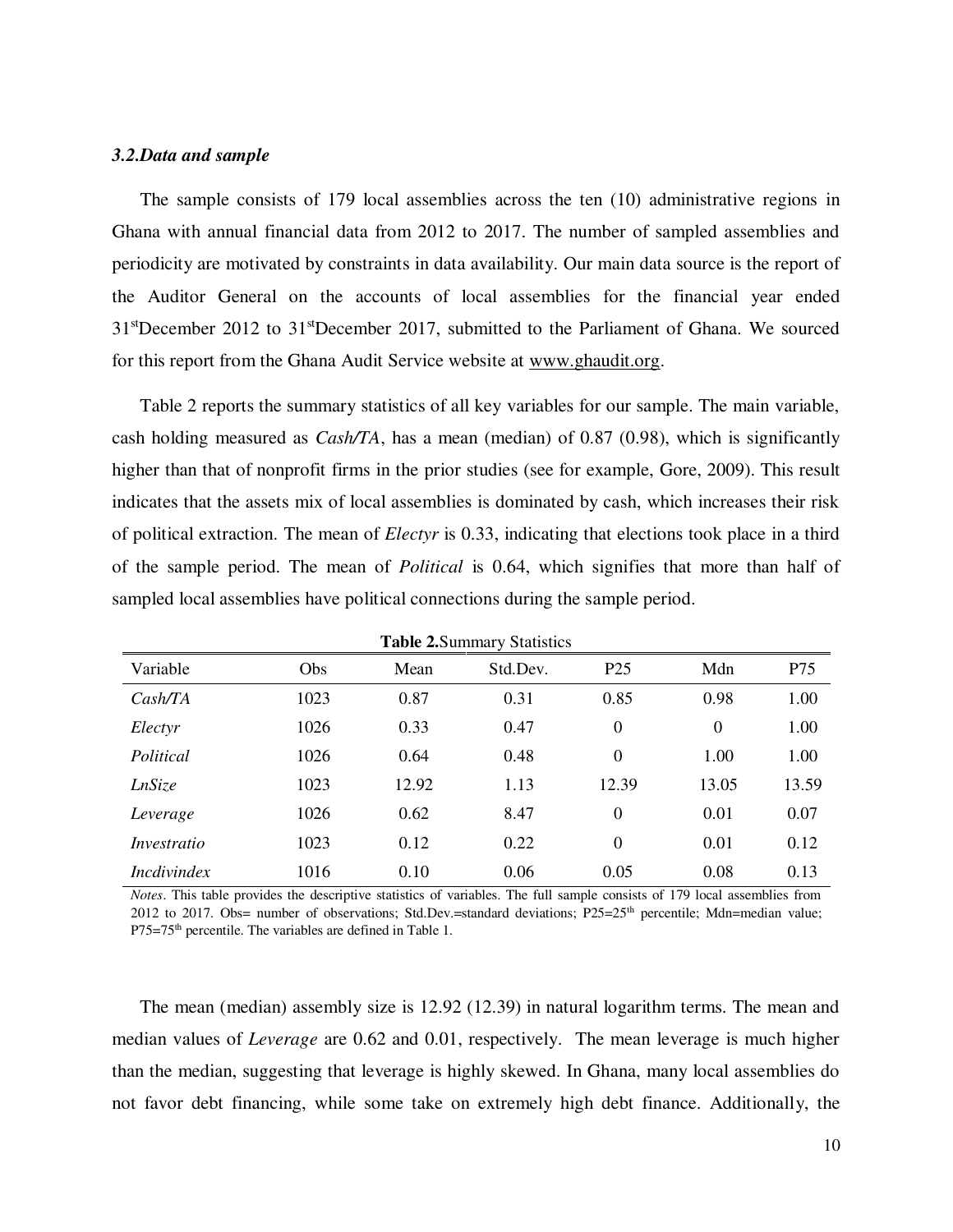mean investment  $(0.12)$  is much higher than the median  $(0.01)$ , suggesting that many local assemblies do not invest, while some have extremely high investment. The results also indicate that investment is highly skewed. The mean and median values of income diversification index (*Incidvindex*) are 0.10 and 0.08, respectively. Given that a higher value of *Incdivindex* indicates highly limited revenue sources, the results show that local assemblies in Ghana have a low limitation on revenue sources.

Table 3 presents the Pearson correlation coefficients of the variables used in the regression analysis. We engaged in this analysis to test for the presence of a possible multicollinearity between the independent variables. The results show no concern over a possible multicollinearity problem in the independent variables as all correlation coefficients are below 0.50.

| <b>Table 3. Correlation coefficients</b> |             |          |           |          |          |             |                    |
|------------------------------------------|-------------|----------|-----------|----------|----------|-------------|--------------------|
|                                          | Ln(Cash/TA) | Electyr  | Political | Lsize    | Leverage | Investratio | <i>Incdivindex</i> |
| Ln(Cash/TA)                              | 1.000       |          |           |          |          |             |                    |
| Electyr                                  | $-0.106$    | 1.000    |           |          |          |             |                    |
| Political                                | $-0.005$    | 0.007    | 1.000     |          |          |             |                    |
| LnSize                                   | 0.074       | $-0.239$ | 0.006     | 1.000    |          |             |                    |
| Leverage                                 | $-0.003$    | $-0.022$ | $-0.012$  | $-0.058$ | 1.000    |             |                    |
| Investratio                              | $-0.631$    | 0.197    | $-0.029$  | $-0.160$ | $-0.013$ | 1.000       |                    |
| <i>Incdivindex</i>                       | $-0.046$    | $-0.066$ | $-0.182$  | 0.175    | 0.012    | 0.065       | 1.000              |

*Notes*. This table presents the Pearson correlation coefficients of all variables for the sample assemblies. The variables are defined in Table 1.

# **4. Results and Discussion**

## *4.1.Election, political connections, and cash holdings*

Table 4 provides the baseline OLS estimates of the effect of elections and political connections on cash holdings in local assemblies. Model 1 in Table 4 presents results of the baseline estimates of the relationship between election, political and cash holdings in Ghanaian local assemblies. The overall impression from the results is that local assemblies hold less cash during election years. The results indicate that the coefficient of *Election year* on *Ln(Cash/TA)* is negative and significant at the 99% confidence level. This result suggests that, during election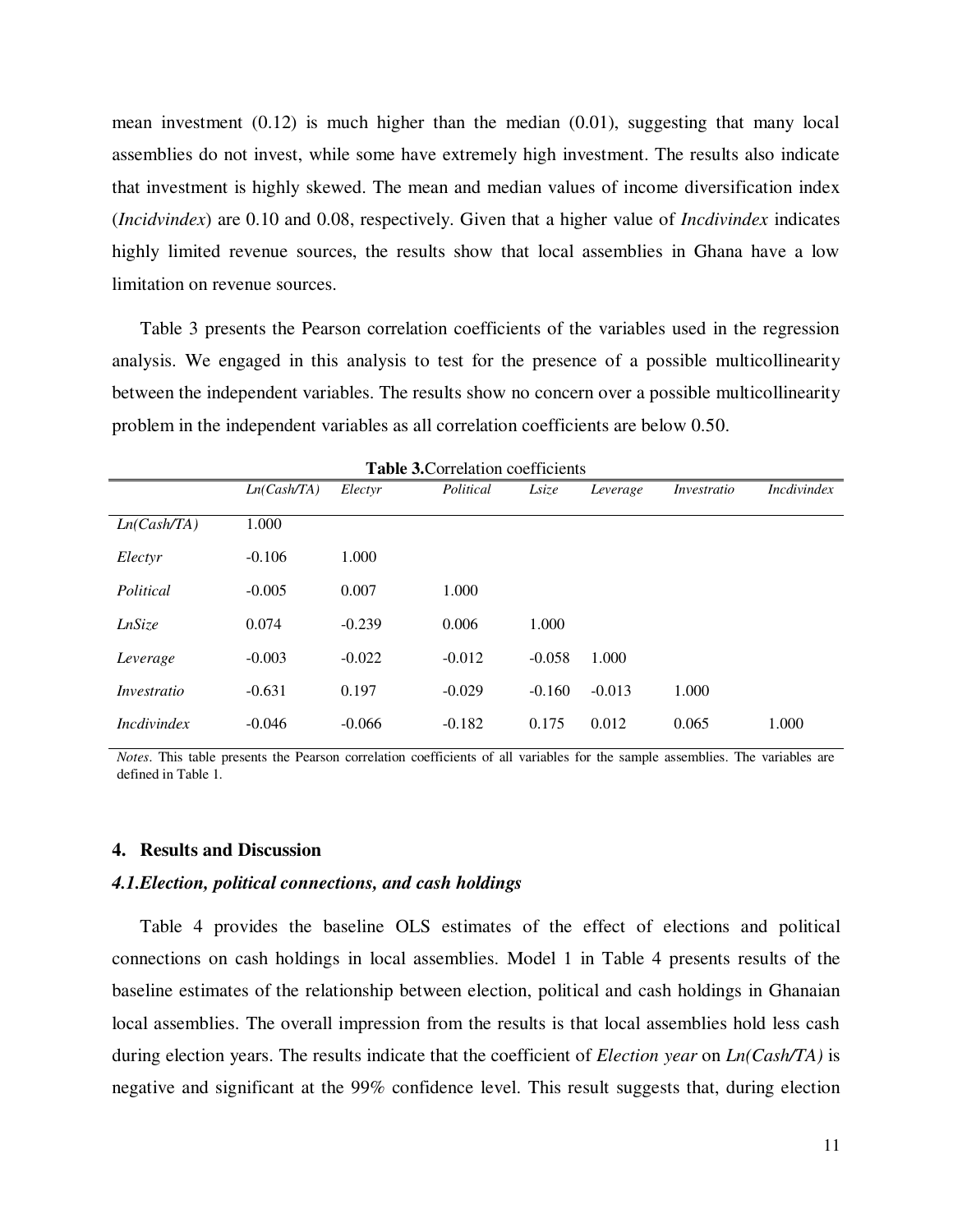years, local assemblies will have a decrease of 65.8% in cash holdings. This result may indicate that (1) elections help local assemblies relieve their resource constraints to reduce cash holdings and invest in developmental projects in order to maintain partisan loyalty of voters which should help to entrench their electoral coalition in the long run (Aytac, 2014), (2) the significantly reduced cash holdings may indicate that local assemblies have a higher opportunity cost for investment in liquid assets during election years (Kim, Mauer, & Sherman, 1998), and (3) growth opportunities may not be strong in local assemblies during election years, resulting in a relatively lower cash holdings (Opler, Pinkowitz, Stulz, & Williamson, 1999; Pinkowitz & Williamson, 2001). This conclusion is supported by the role of government funding in restricting growth opportunities in nonprofit firms (Guo, 2007; Lecy & Searing, 2015).

| Table 4. Elections, Political Connections and Cash Holdings: Baseline Estimates |             |             |  |
|---------------------------------------------------------------------------------|-------------|-------------|--|
| Dependent variables                                                             | Ln(Cash/TA) | Excess Cash |  |
|                                                                                 | (1)         | (2)         |  |
|                                                                                 |             |             |  |
| Electyr                                                                         | $-0.658***$ | $-0.281***$ |  |
|                                                                                 | $(-4.64)$   | $(-2.80)$   |  |
| Political                                                                       | $-0.147***$ | $-0.034$    |  |
|                                                                                 | $(-2.97)$   | $(-0.70)$   |  |
| $Lsize(t-1)$                                                                    | $-0.087***$ | $0.149***$  |  |
|                                                                                 | $(-4.21)$   | (7.33)      |  |
| $Leverage(t-1)$                                                                 | $-0.094$    | $-0.053$    |  |
|                                                                                 | $(-1.65)$   | $(-0.87)$   |  |
| $Linvestratio(t-1)$                                                             | $-0.046***$ | $0.187***$  |  |
|                                                                                 | $(-3.51)$   | (13.75)     |  |
| $Incdivindex(t-1)$                                                              | 0.465       | 0.781       |  |
|                                                                                 | (0.75)      | (1.62)      |  |
| Constant                                                                        | 0.176       | $-1.802***$ |  |
|                                                                                 | (0.70)      | $(-7.26)$   |  |
| Region fixed effects                                                            | Yes         | Yes         |  |
| Year fixed effects                                                              | Yes         | Yes         |  |
| Fisher                                                                          | 9.67***     | 22.98***    |  |
| $R^2$                                                                           | 0.202       | 0.334       |  |
| Adjusted $R^2$                                                                  | 0.184       | 0.319       |  |
| <i><b>Observations</b></i>                                                      | 803         | 798         |  |

*Notes*: This table presents the OLS regression results of elections and political connections on cash holdings. The variables are defined in Table 1. All regressions control for region and year fixed effects. *t*-statistics in parentheses are based on robust standard errors with clustering at the assembly level. \*\*\*, \*\*, and \* indicate significance at the 1%, 5% and 10% levels, respectively.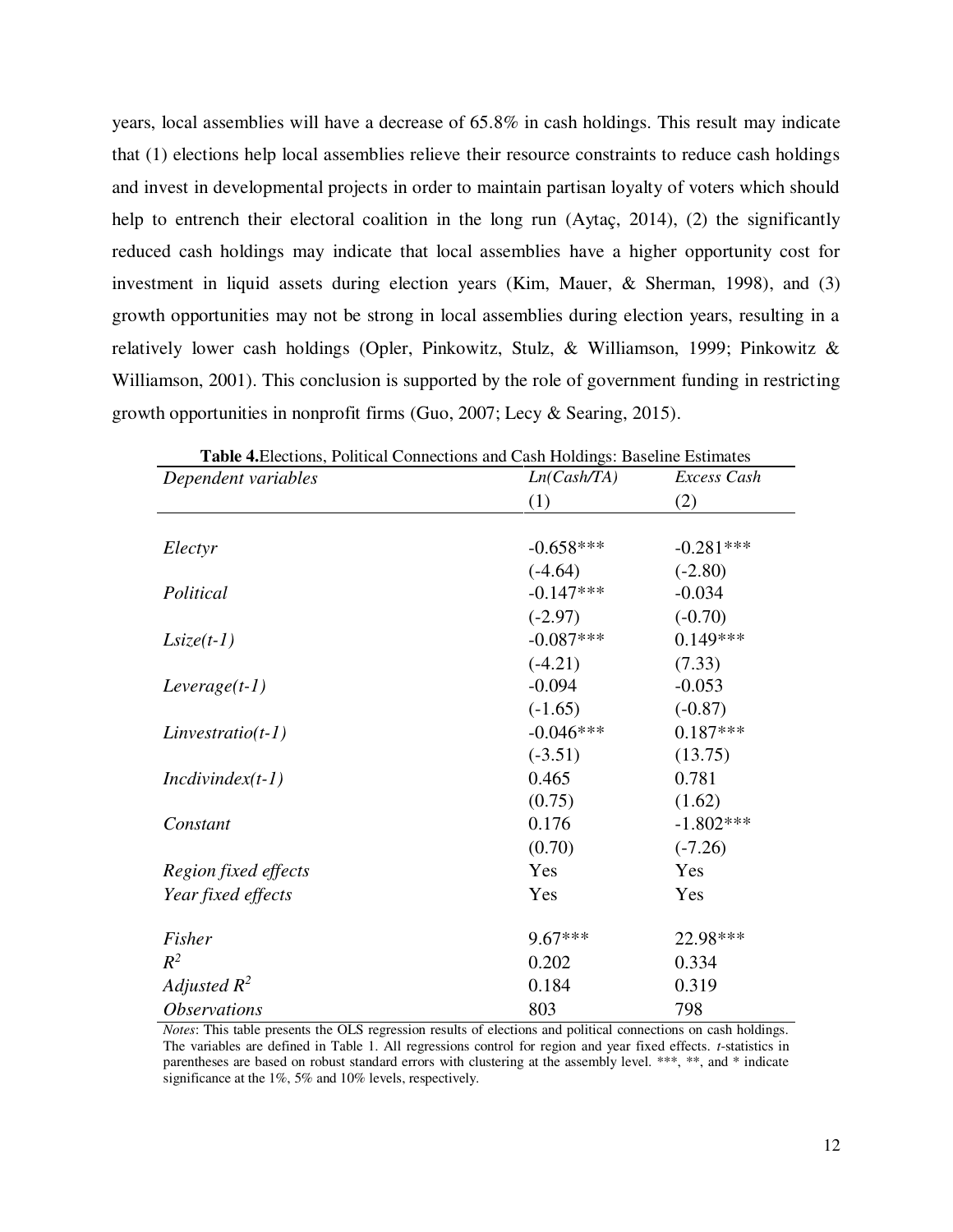Concerning the effect of political connections on cash holdings, we find that local assemblies that are politically connected hold less cash. The results indicate that the coefficient of *Political connections* on *Ln(Cash/TA )* is negative and significant at the 99% confidence level, suggesting that apolitically connected local assembly will have a reduction in cash holdings of 14.7%. This finding is consistent with prior studies (Chen et al., 2018) that document that politically connected firms benefit from soft-budget constraints and are less likely to suffer from liquidity constraints. This results may also indicate that political connections accentuate the weaker corporate governance structures of local assemblies, resulting in lower cash holdings (Harford, Mansi, & Maxwell, 2008).Su, Fung, Huang, and Shen (2014)also noted that one of the potential benefits of political connections is a lower risk of expropriation as politically connected firms pay higher cash dividend. From this perspective, politically connected local assemblies may hold less cash, suggesting a potential benefit of a lower risk of expropriation than their non-connected peers (Batta, Sucre Heredia, & Weidenmier, 2014).

The results also indicate that two control variables have a significant effect on cash holdings in local assemblies. From Model 1 in Table 4, the coefficient on assembly size (*LnSize*) is negative and significant at 1% levels. The significant negative effect of assembly size on cash holdings may imply that larger assemblies hold less cash because they have other resources that can substitute for cash at the assembly. Second, investment ratio has a negative and significant effect on cash holdings in local assemblies at a 1% level. The decreased cash holdings effect of investment (*LnInvestratio*) may imply that investment substitute for cash holdings in local assemblies.

Model 2 in Table 4 provides further analysis on the role elections and political connections in reducing excess cash holdings. The free cash flow perspective suggests that manager's access to free cash flow provides the incentives to engage in self-interested utility maximization as well as perquisites consumption to the detriment of shareholders (Jensen, 1986; Stulz, 1990). Consequently, shareholders protect their interest by limiting manager's access to free cash flow. Our results regarding the negative effect of election on cash holdings in local assemblies may suggest that election is one of the potential factors to mitigate agency conflict. We validate this conjecture by investigating the effect of election on excess cash holdings in local assemblies. We rely on extensive prior studies and consider excess cash holdings as the difference between cash holding at time *t* and the optimal cash level at time *t*. To determine the optimal cash level, we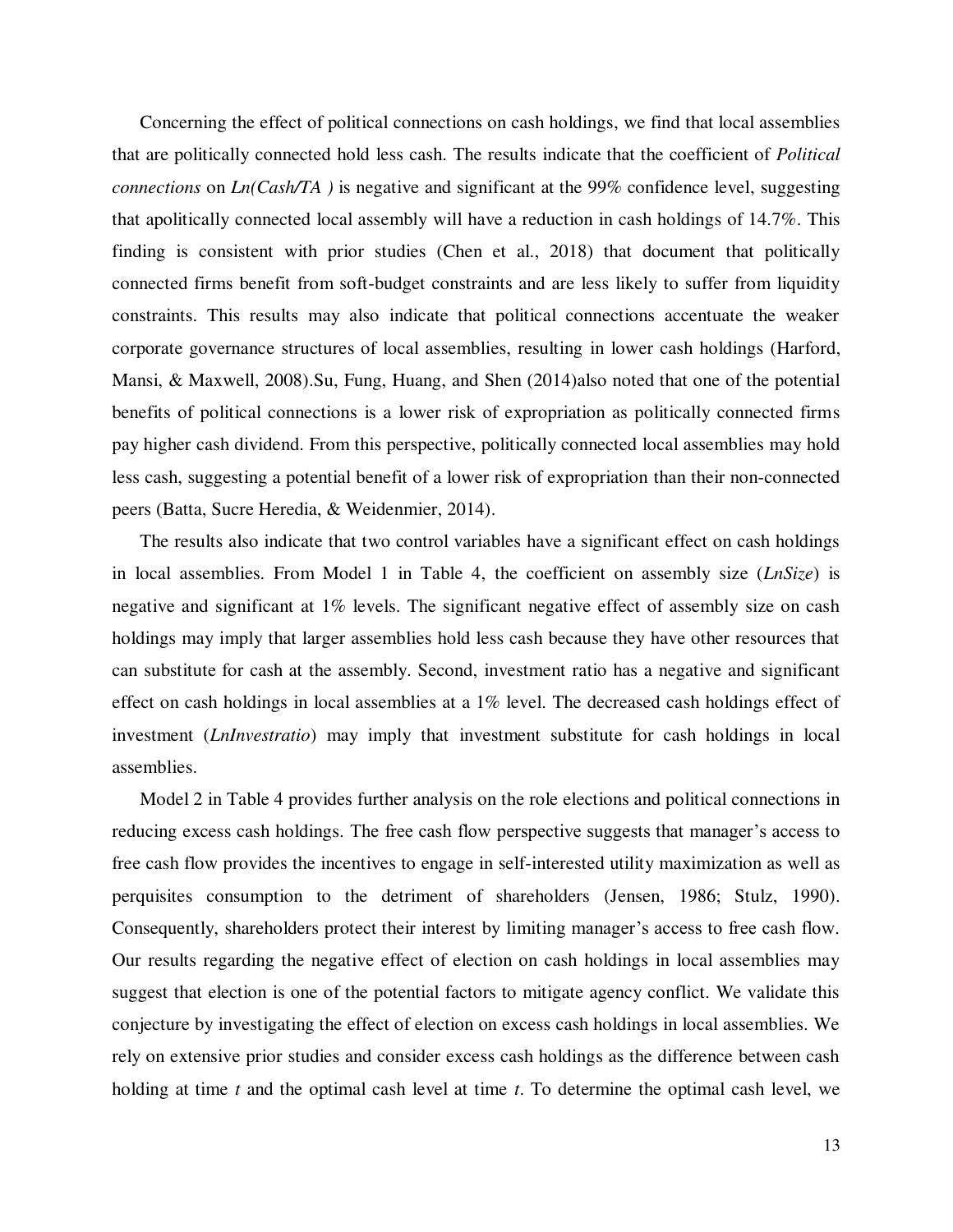follow Opler et al. (1999) and estimate the model: Cash =*f*(assembly size, leverage, investment ratio, income diversification index, region dummies, year dummies). We replicate the primary analysis using excess cash as the dependent variable and present the results in Table 4, model 2.

The coefficient of election year on excess cash is negative and significant at the  $1\%$ confidence level. This finding supports that election may improve the practices of managers expropriating excess cash to the social interest of their locality as opposed to their own selfinterest and perquisites consumption. Consistent with the literature on cash holdings and country corporate governance (Dittmar, Mahrt-smith, & Servaes, 2003; Kalcheva & Lins, 2007; Pinkowitz, Stulz, & Williamson, 2006), whenever the rights of shareholders are better protected, managers are led to hold less cash. From this perspective, we conclude that election may offer one of the potential conditions that ensure that social interests and rights are better protected in local assemblies. However, the coefficient of political connections on excess cash is negative but insignificant. This finding indicates that political connections are necessary but not sufficient condition to reduce excess cash holdings.

# *4.2.Effect of the complementarity between elections and political connections*

The prior section reports reduced cash holdings in local assemblies that have political connections. However, Panousi and Papanikolaou (2012) report that uncertainty increases managerial conservatism resulting in cash buildup. Given that CEOs of local assemblies are centrally appointed, election years are periods of intense political uncertainty. From this perspective, elections may condition cash buildup in politically connected local assemblies. We examine the moderating effect of elections on the relationship between political connections and cash holdings by estimating the regression:

$$
Cash_{i,t} = \beta_0 + \beta_1 Electyr_i + \beta_2 Political_i + \beta_3 Political_i \times Electyr_t + \sum_{j=4}^{8} \beta_j W_{j,i,t-1} + \mu_i + \lambda_t + \varepsilon_{i,t} \tag{2}
$$

The dependent variable is cash holdings, measured as *Cash/TA*. We control for the association between cash holdings and firm characteristics using assembly size, leverage, investment, and income diversification index (see Table 1 for complete variable definitions). We use ordinary least squares regression with region fixed effects and year fixed effects controls. Additionally, *t*-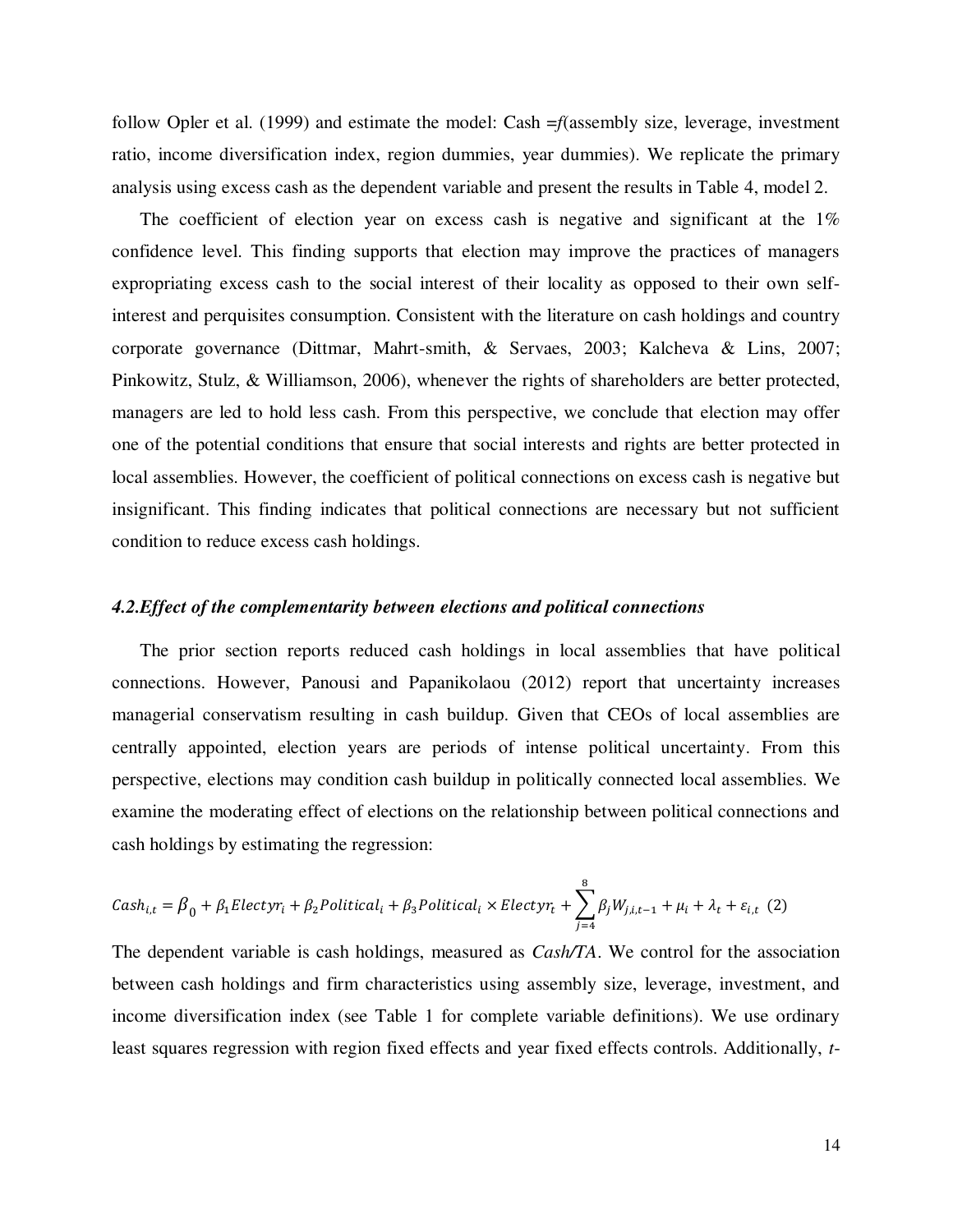statistics are based on standard errors that are robust to heteroskedasticity and clustered at the assembly level.

| Dependent variable         | Ln(Cash/TA) |             |             |             |             |
|----------------------------|-------------|-------------|-------------|-------------|-------------|
|                            | (1)         | (2)         | (3)         | (4)         | (5)         |
|                            |             |             |             |             |             |
| Electyr                    | $-0.453***$ | $-1.175***$ | $-1.194***$ | $-1.265***$ | $-1.262***$ |
|                            | $(-3.71)$   | $(-4.07)$   | $(-4.13)$   | $(-4.36)$   | $(-4.35)$   |
| Political                  | $-0.282***$ | $-0.340***$ | $-0.346***$ | $-0.333***$ | $-0.326***$ |
|                            | $(-4.37)$   | $(-4.65)$   | $(-4.70)$   | $(-4.79)$   | $(-4.65)$   |
| Electyr×Political          | $0.600***$  | $0.877***$  | $0.890***$  | $0.912***$  | $0.915***$  |
|                            | (3.87)      | (2.81)      | (2.87)      | (2.93)      | (2.93)      |
| $Lsize(t-1)$               |             | $-0.050**$  | $-0.066***$ | $-0.082***$ | $-0.088***$ |
|                            |             | $(-2.26)$   | $(-2.92)$   | $(-3.81)$   | $(-4.02)$   |
| $Leverage(t-1)$            |             |             | $-0.105*$   | $-0.098*$   | $-0.100*$   |
|                            |             |             | $(-1.80)$   | $(-1.66)$   | $(-1.70)$   |
| $Linvestratio(t-1)$        |             |             |             | $-0.049***$ | $-0.050***$ |
|                            |             |             |             | $(-3.70)$   | $(-3.75)$   |
| $Incdivindex(t-1)$         |             |             |             |             | 0.543       |
|                            |             |             |             |             | (0.90)      |
| Constant                   | $-0.556***$ | $-0.011$    | 0.220       | 0.281       | 0.301       |
|                            | $(-6.89)$   | $(-0.04)$   | (0.78)      | (1.07)      | (1.13)      |
| Region fixed effects       | Yes         | Yes         | Yes         | Yes         | Yes         |
| Year fixed effects         | Yes         | Yes         | Yes         | Yes         | Yes         |
| Net effect of political    | $-0.0850$   | $-0.0506$   | $-0.0523$   | $-0.0317$   | $-0.0241$   |
| Net effect of elections    | $-0.0690$   | $-0.6137$   | $-0.9440$   | $-0.6813$   | $-0.6764$   |
| Fisher                     | 6.91***     | $6.23***$   | 5.39***     | 9.49***     | 9.00***     |
| $R^2$                      | 0.179       | 0.218       | 0.227       | 0.240       | 0.240       |
| Adjusted $R^2$             | 0.166       | 0.202       | 0.210       | 0.223       | 0.222       |
| <i><b>Observations</b></i> | 1,023       | 809         | 809         | 809         | 803         |

**Table 5.**Interaction of Election and Political Connections on Cash Holdings

*Notes*: This table presents the OLS regression results of the moderating role elections play in the relationship between political connections and cash holdings. The variables are defined in Table 1. All regressions control for region and year fixed effects. *t*-statistics in parentheses are based on robust standard errors with clustering at the assembly level. \*\*\*, \*\*, and \* indicate significance at the 1%, 5% and 10% levels, respectively.

Table 5 reports the moderating effect of elections on the relationship between political connections and cash holdings. In interactive regressions, in order to assess the overall effect of the modulating variables, net effects are computed as in contemporary literature (Asongu, Le Roux, & Biekpe, 2017; Asongu & Nwachukwu, 2018). The net effects are computed as the sum of the unconditional and conditional or interactive effect. For example, from Model 5 in Table 5, the net effect from the interaction between elections and political connections on cash holdings is  $-0.0241$  [ $(0.915 \times 0.33)$ + $(-0.326)$ ]. In the computation, 0.915 is the conditional effect from the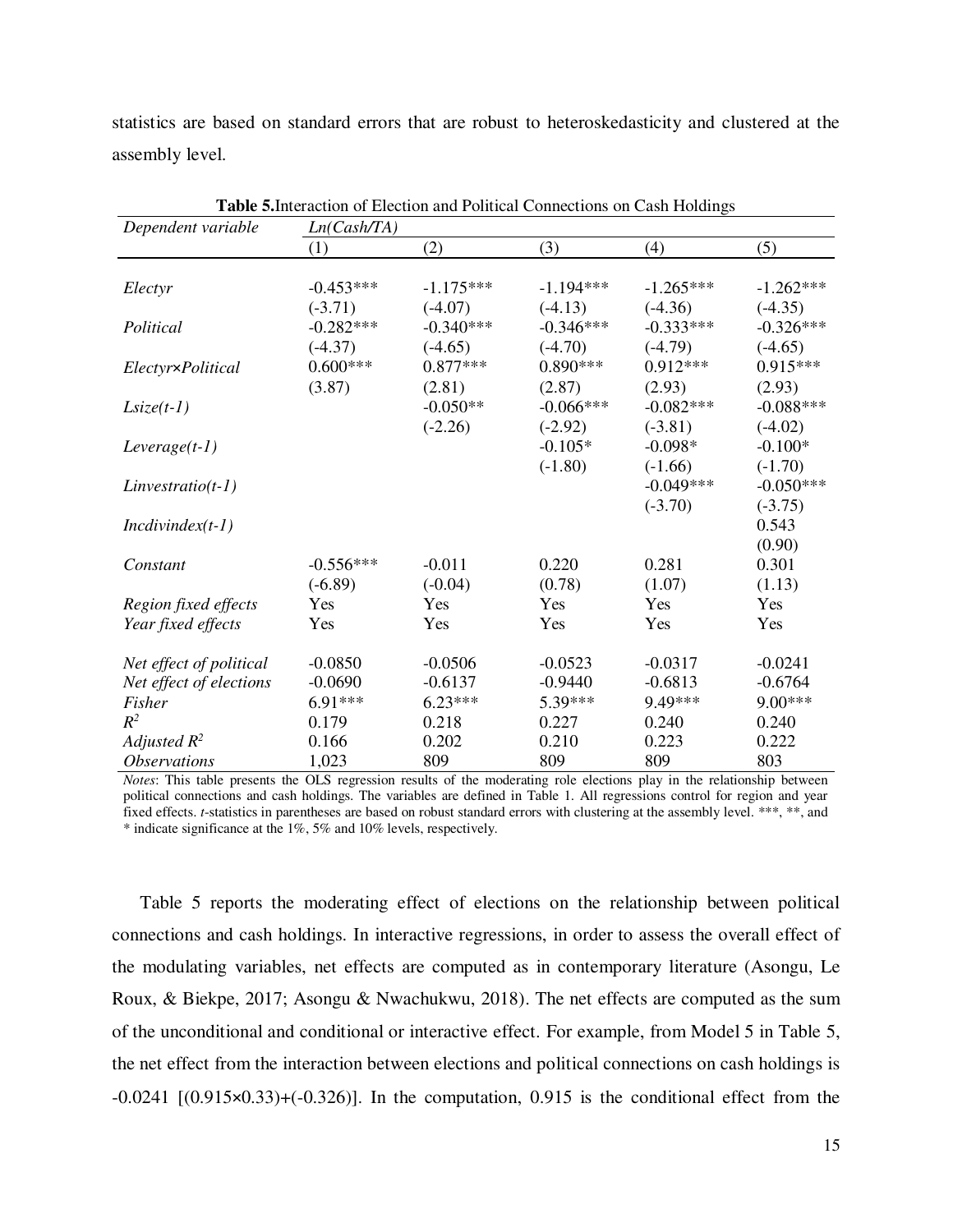intersection of elections and political connections, 0.33 is the mean value of sample election years, and -0.326 is the unconditional effect of political connections. Similarly, the net effect of elections on cash holdings is  $-0.6764$   $[(0.915 \times 0.64) + (-1.262)]$  from Model 5 in Table 5. In the computation, 0.915 is the conditional effect from the intersection of elections and political connections, 0.64 is the mean value of sample political connections, and -1.262 is the unconditional effect of elections on cash holdings. These results are consistent with the established findings discussed earlier.

## *4.3.Political connections and evolution of cash holdings*

The prior section reports greater cash holdings in local assemblies that have political connections because of political uncertainty. However, it is not clear how cash buildup persists. We examine the evolution of cash holdings by estimating the regression:

$$
Cash_{i,t} = \beta_0 + \beta_1 \text{Political}_i + \beta_2 \text{Political}_i \times \text{Year}_t + \sum_{j=3}^{7} \beta_j W_{j,i,t-1} + \mu_i + \lambda_t + \varepsilon_{i,t} \tag{3}
$$

The dependent variable is cash holdings, measured as *Cash/TA* and *Excess\_Cash*. We control for the association between cash holdings and firm characteristics using assembly size, leverage, investment, and income diversification index (see Table 1 for complete variable definitions). We use ordinary least squares regression with region fixed effects and year fixed effects controls. Additionally, *t*-statistics are based on standard errors that are robust to heteroskedasticity and clustered at the assembly level.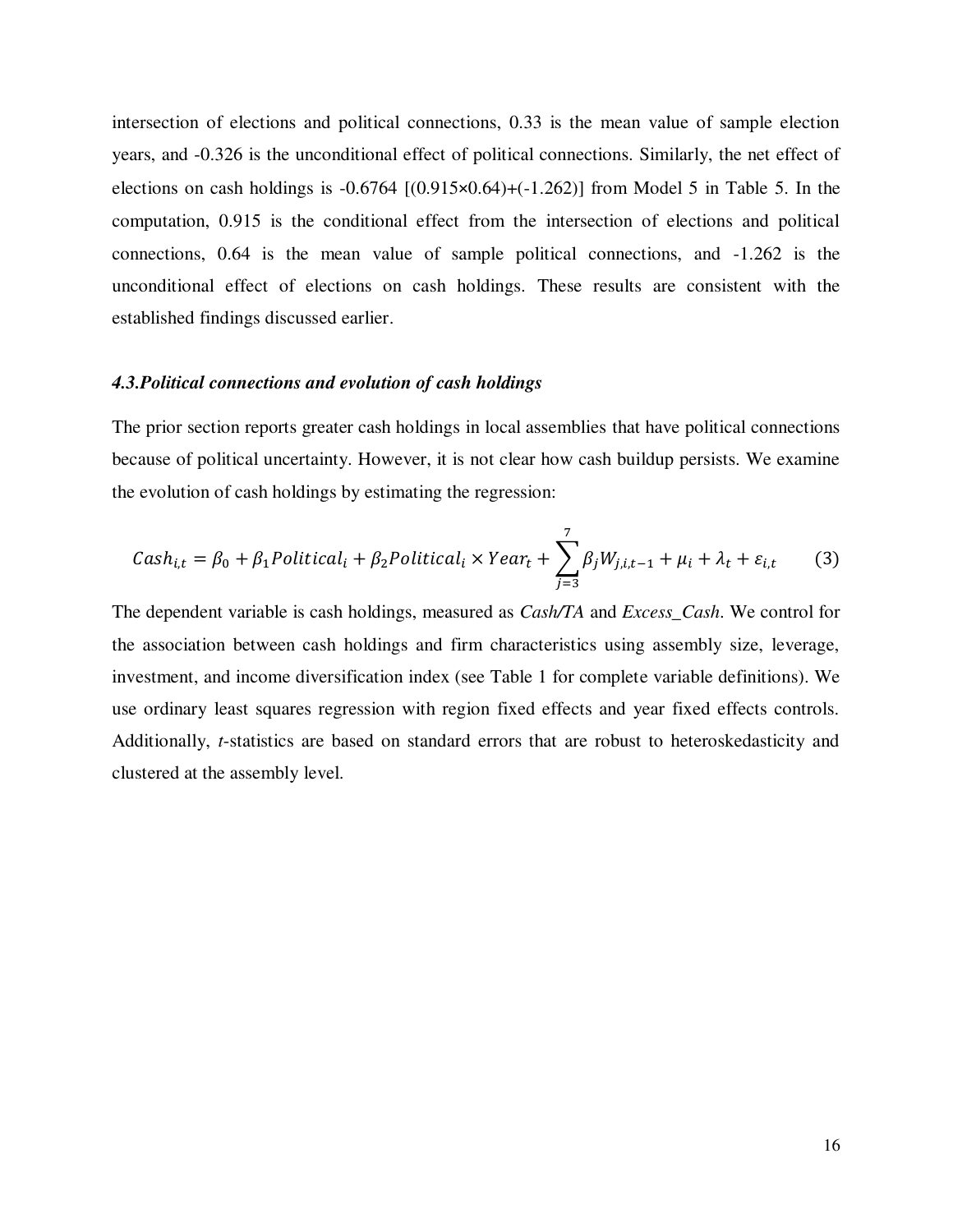| Dependent variables        | Ln(Cash/TA) | Excess Cash |
|----------------------------|-------------|-------------|
|                            | (1)         | (2)         |
|                            |             |             |
| Political                  | $-0.428***$ | $-0.073$    |
|                            | $(-4.14)$   | $(-0.82)$   |
| Political×2013             | 0.101       | $-0.129$    |
|                            | (1.12)      | $(-1.08)$   |
| Political×2014             | 0.127       | $-0.173$    |
|                            | (1.50)      | $(-1.53)$   |
| Political×2015             | $0.176**$   | $-0.024$    |
|                            | (2.45)      | $(-0.20)$   |
| Political×2016             | $1.016***$  | $0.541**$   |
|                            | (3.05)      | (2.51)      |
| $Lsize(t-1)$               | $-0.088***$ | $0.148***$  |
|                            | $(-4.02)$   | (6.89)      |
| $Leverage(t-1)$            | $-0.100*$   | $-0.060$    |
|                            | $(-1.67)$   | $(-0.96)$   |
| $Linvestratio(t-1)$        | $-0.051***$ | $0.185***$  |
|                            | $(-3.82)$   | (13.06)     |
| $Incdivindex(t-1)$         | 0.526       | $0.856*$    |
|                            | (0.87)      | (1.79)      |
| Constant                   | 0.366       | $-1.763***$ |
|                            | (1.36)      | $(-6.48)$   |
| Region fixed effects       | Yes         | Yes         |
| Year fixed effects         | Yes         | Yes         |
| Fisher                     | 8.12***     | 22.52***    |
| R <sub>2</sub>             | 0.241       | 0.356       |
| Adjusted R2                | 0.220       | 0.338       |
| <i><b>Observations</b></i> | 803         | 798         |

**Table 6.**Political Connections and Evolution of Cash Holdings

*Notes*: This table presents the OLS regression results of the evolution of cash holdings in local assemblies that have political connections. The variables are defined in Table 1. All regressions control for region and year fixed effects. *t*-statistics in parentheses are based on robust standard errors with clustering at the assembly level. \*\*\*, \*\*, and \* indicate significance at the 1%, 5% and 10% levels, respectively.

Table 6 reports the results of estimating equation (3). Model (1) shows that local assemblies that have political connections exhibit relative increase in cash holdings beginning in 2015 and continues through 2016.When we replicate the results in Model (2) using *Excess\_Cash* as dependent variable, we find that this effect is prevalent only in the year 2016. Overall, the evidence in Table 6 indicates that one year prior to elections, managerial conservatism kicks-in and leads managers to hold more cash in local assemblies that have political connections, which continues and becomes more pronounced in elections years.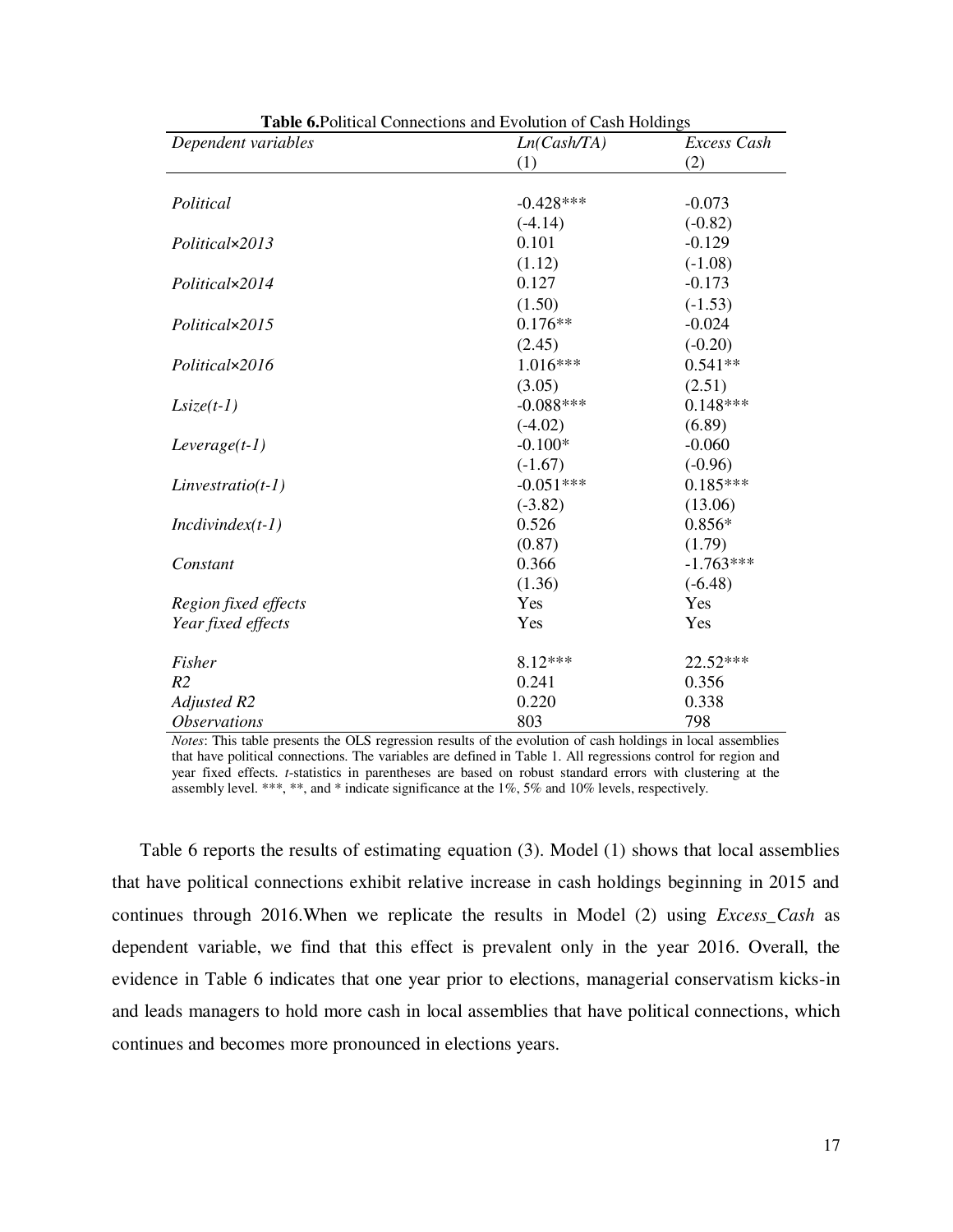# *4.4.Robustness tests*

# *4.4.1. Controlling for endogeneity*

This study follows recent literature and adopts dynamic panel system Generalized Method of Moments (GMM) to control for all potential sources of possible endogeneity problem driving the relationship between elections and cash holdings.

| Table 7. Robustness Results from the Dynamic Panel System GMM Approach |             |            |           |            |            |
|------------------------------------------------------------------------|-------------|------------|-----------|------------|------------|
| Dependent variable                                                     | Ln(Cash/TA) |            |           |            |            |
|                                                                        | (1)         | (2)        | (3)       | (4)        | (5)        |
|                                                                        |             |            |           |            |            |
| Electyr                                                                | $-0.945***$ | $-0.616*$  | $-0.590*$ | $-0.531*$  | $-0.705**$ |
|                                                                        | $(-2.65)$   | $(-1.83)$  | $(-1.78)$ | $(-1.66)$  | $(-2.25)$  |
| Political                                                              | $0.759**$   | 0.527      | 0.163     | 0.114      | $-0.058$   |
|                                                                        | (2.44)      | (1.23)     | (0.35)    | (0.23)     | $(-0.75)$  |
| Electyr×Political                                                      | $0.783**$   | $0.734**$  | 0.536     | $0.622*$   | $0.697**$  |
|                                                                        | (2.26)      | (2.19)     | (1.48)    | (1.84)     | (2.05)     |
| $Lsize(t-1)$                                                           |             | $-0.361**$ | $-0.227$  | $-0.341$   | $-0.207**$ |
|                                                                        |             | $(-2.10)$  | $(-0.97)$ | $(-1.59)$  | $(-2.38)$  |
| $Leverage(t-1)$                                                        |             |            | $-0.292*$ | $-0.320**$ | $-0.104$   |
|                                                                        |             |            | $(-1.92)$ | $(-2.07)$  | $(-1.45)$  |
| $Linvestratio(t-1)$                                                    |             |            |           | 0.024      | $-0.071$   |
|                                                                        |             |            |           | (0.27)     | $(-1.40)$  |
| $Incdivindex(t-1)$                                                     |             |            |           |            | $-2.300*$  |
|                                                                        |             |            |           |            | $(-1.82)$  |
| $Cash(t-1)$                                                            | $-0.147$    | $-0.168$   | $-0.207*$ | $-0.194$   | $-0.108$   |
|                                                                        | $(-1.54)$   | $(-1.47)$  | $(-1.67)$ | $(-1.46)$  | $(-1.26)$  |
| Constant                                                               | $-0.790***$ | 3.926*     | 2.550     | 4.173      | 2.415**    |
|                                                                        | $(-2.76)$   | (1.77)     | (0.82)    | (1.45)     | (2.38)     |
| Year fixed effects                                                     | Yes         | Yes        | Yes       | Yes        | Yes        |
|                                                                        |             |            |           |            |            |
| Net effect of political                                                | 1.0174      | n/a        | n/a       | n/a        | n/a        |
| Net effect of elections                                                | $-0.4439$   | $-0.1462$  | n/a       | $-0.1329$  | $-0.2589$  |
| Fisher                                                                 | 11.10***    | 5.47***    | 4.22***   | 5.25***    | 9.00***    |
| AR(1)                                                                  | 0.000       | 0.000      | 0.000     | 0.000      | 0.000      |
| AR(2)                                                                  | 0.436       | 0.648      | 0.174     | 0.104      | 0.909      |
| Hansen OIR                                                             | 0.200       | 0.700      | 0.274     | 0.480      | 0.304      |
| No. of instruments                                                     | 16          | 20         | 24        | 28         | 38         |
| No. of assemblies                                                      | 179         | 179        | 179       | 179        | 179        |
| <b>Observations</b>                                                    | 809         | 809        | 809       | 809        | 803        |

*Notes*: This table presents the dynamic panel system GMM regression results of elections and political connection as well as the conditioning effect of elections on cash holdings. The variables are defined in Table 1. All regressions control for year fixed effects. *t*-statistics in parentheses are based on robust standard errors with clustering at the assembly level. \*\*\*, \*\*, and \* indicate significance at the 1%, 5% and 10% levels, respectively.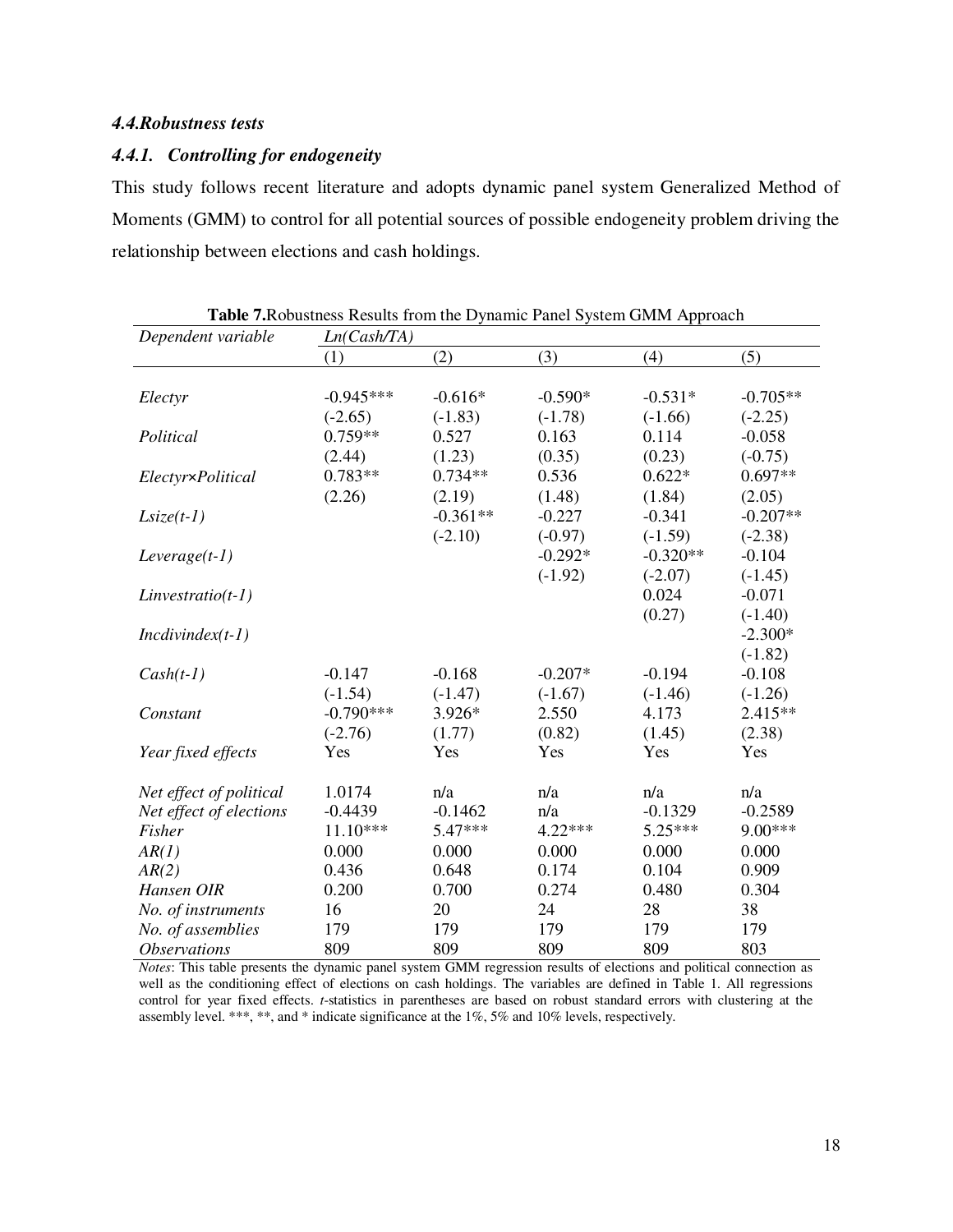The dynamic panel system GMM estimator potentially helps to deal with shortcomings of traditional OLS estimation approach by allowing the inclusion of assembly or region fixed effects to account for (fixed) unobservable heterogeneity; it allows past shocks or realizations of cash holdings to influence elections and, should the economic process be dynamic, then it may be possible to account for simultaneity using some combination of variables from the assemblies' history as valid instruments (Arellano & Bond, 1991; Arellano & Bover, 1995; Blundell & Bond, 1998).In the system GMM results, the AR(2) and Hansen OIR statistics indicate, respectively, that there is no second order serial correlation and that the instruments used are not correlated with the residuals. Additionally, the number of instruments is less than the number of local assemblies which makes the Hansen OIR statistics more reliable.

Table 7 reports the robust dynamic panel system GMM results of the relationship between elections and cash holdings as well as the effect from the complementarity between elections and political connections in influencing cash holdings at local assemblies. Given the use of interactive regressions, net effects are calculated to ascertain the overall effect from the complementarity between elections and political connections in influencing cash holdings at local assemblies. For example, from Model 1 in Table 7, the net effect from the interaction between elections and political connections on cash holdings is 1.0174[(0.783×0.33)+(0.759)]. In the computation, 0.783 is the conditional effect from the intersection of elections and political connections, 0.33 is the mean value of sample election years, and 0.759 is the unconditional effect of political connections. Similarly, the net effect of elections on cash holdings is consistently negative from Models 1, 2, 3, 4, and 5 in Table 7. The positive net effect of political connections on cash holdings is consistent with the results of Boubakri, Ghoul and Saffar (2013) that politically connected firms hold more cash than their non-connected peers. Our result shows that political uncertainty may increase managerial conservatism in politically connected local assemblies making these entities conducive to agency problems than their non-connected peers, consistent with the managerial risk aversion effect (Feng & Rao, 2018). In other words, the characteristics of politically connected firms such as acute agency problems and poor internal corporate governance mechanism (Chaney et al., 2011) come to play when they are faced with political uncertainty, resulting in cash buildup. Further, Faccio (2006) noted that political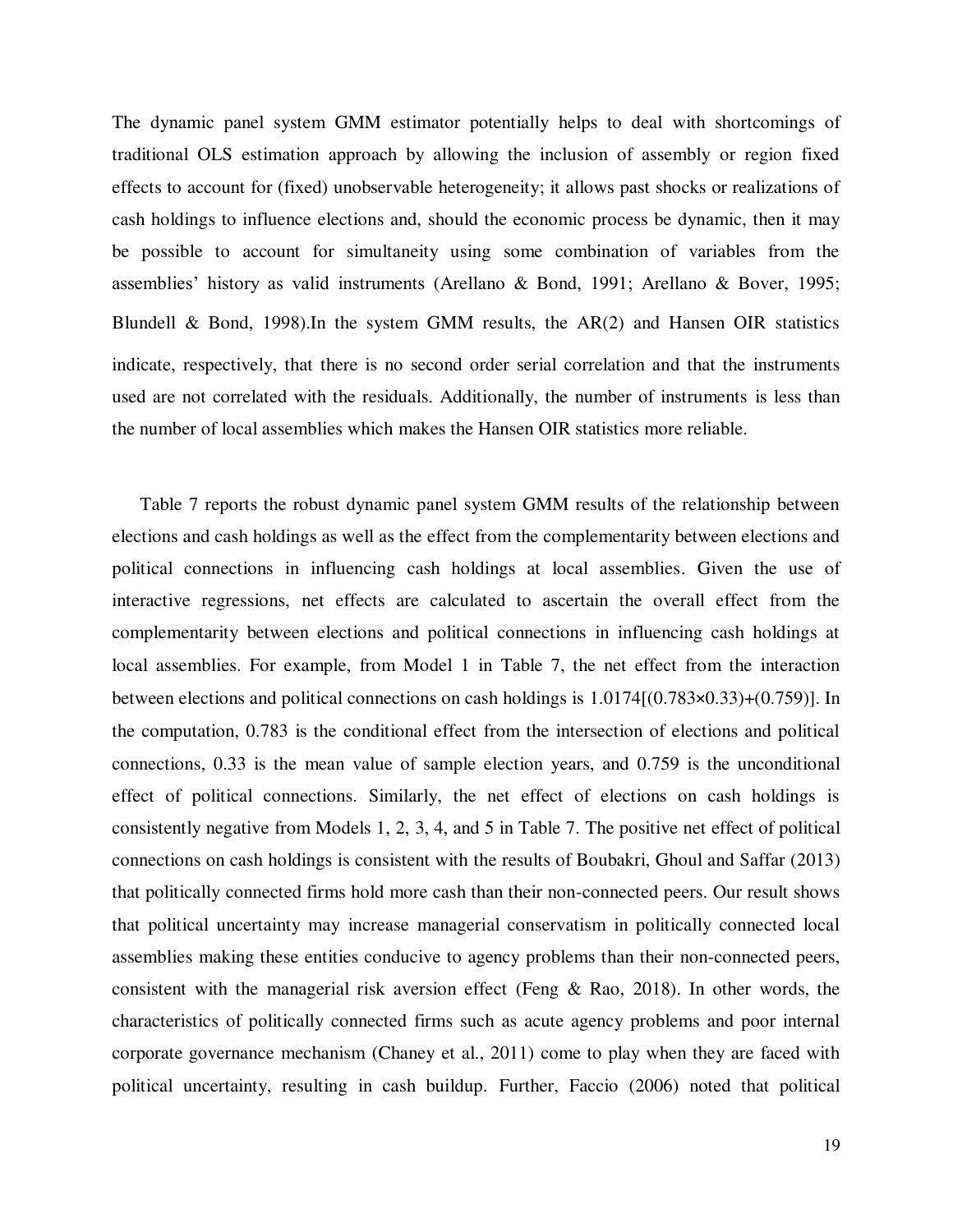connection leads to a potential lower risk of assets extraction by politicians. Consequently, politically connected local assemblies may hold more cash than their non-connected pears. From this perspective, the results suggest that elections may condition the potential benefit of a lower risk of assets extraction. On the other hand, the results show that the net effect of election on cash holdings is consistently negative. This result supports that election leads to reduced cash holdings at the local assemblies' level. In sum, these results indicate that (1) elections help local assemblies relieve its resource constraints to reduce cash holdings, and (2) politically uncertainty condition the agency problems in local assemblies that have political connections because they hold more cash.

# *4.4.2. Alternative proxies of cash holdings*

The primary analysis use *Ln(Cash/TA)* to measure assemblies' cash holdings. Following extensive prior research, we replicate the primary analysis using eight (8) alternative proxies of cash holdings. These proxies are: *Cash/TA*, *Cash1/TA*, *Cash/Rev*, *Cash1/Rev*, *(Cash/TA)x100*, *(Cash/Rev)x100*, *Ln[(Cash/TA)x100]* and *Ln[(Cash/Rev)x100]*. Our results are robust to these alternative definitions of cash holdings (untabulated).

# **5. Summary, conclusions, and implications**

In this study, we examine the relationships between elections, political connections, and cash holdings. For this purpose, we use a panel dataset of local assemblies in Ghana over the period of 2012 to 2017. The empirical evidence is based on OLS regression with region and year fixed effects and dynamic panel system GMM. Additionally, *t*-statistics are based on standard errors that are robust to heteroskedasticity clustered at the assembly level. Several important findings emerge from our study.

First, we find that elections are negatively associated with cash holdings, indicating that local assemblies hold less cash during election years. When examining if the observed negative effect of election is related to excess cash holdings, we find a consistent negative relation between elections and excess cash holdings. Second, we find that political connection is negatively associated with cash holdings. When examining if these differences are observed in excess cash holdings, we find a negative but insignificant relation between political connections are necessary but not sufficient condition to reduce excess cash holdings. Third, we have found that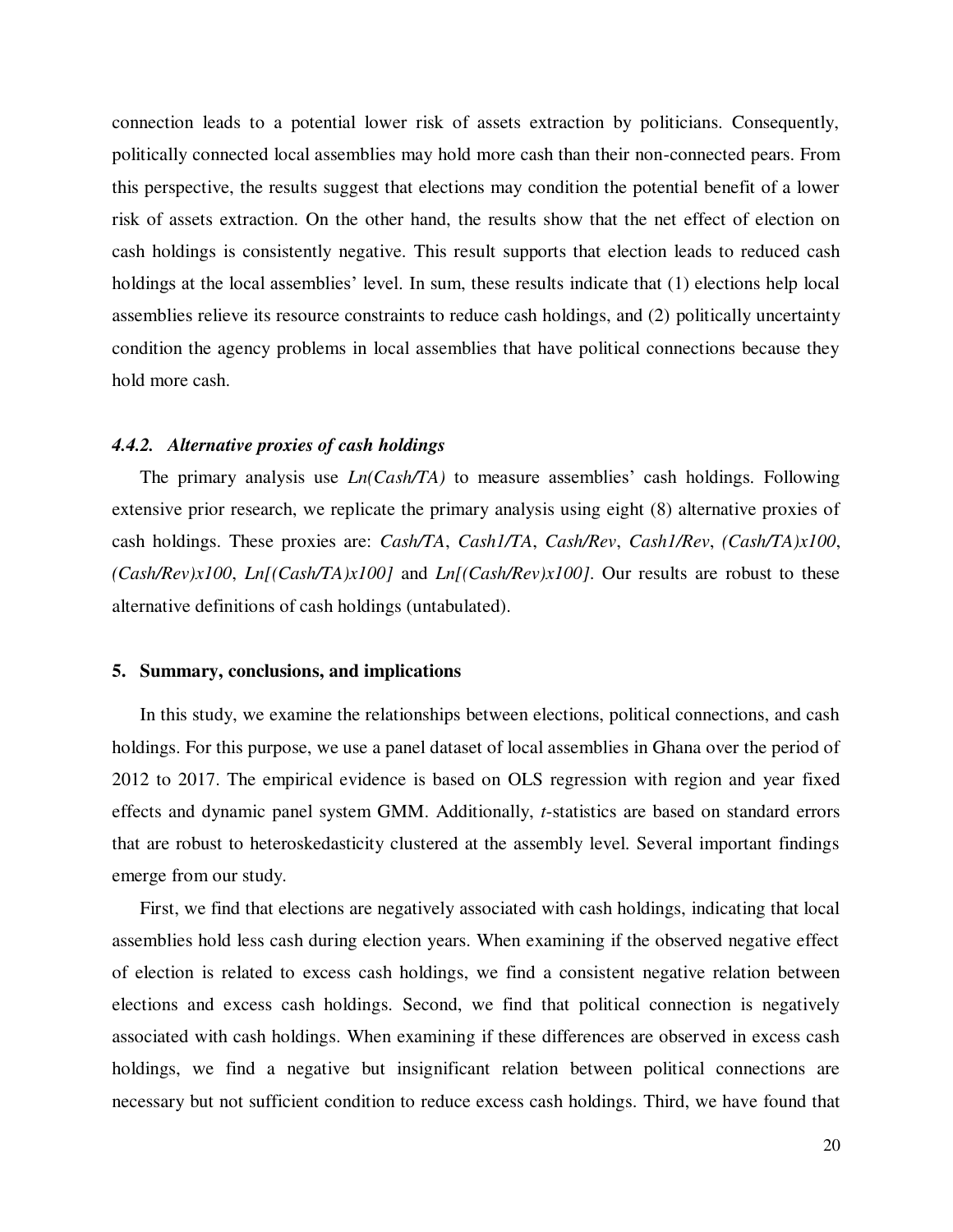the net effect on cash holdings is negative from the complementarity between elections and political connections, indicating that local assemblies that have political connections hold less cash than their non-connected peers. Conversely, we have also established positive net effect between political connections and cash holdings. When examining how cash holdings persist in local assemblies, we find that one year prior to elections managerial conservatism kick-ins and leads managers to hold more cash, which continues and becomes more pronounced in elections years.

Elections may offer one of the potential conditions that ensure that social interest and rights are better protected in local assemblies. Second, the reduced cash holdings in local assemblies that have political connections, in the context of potential benefits of political connections of Su et al. (2014) and Batta et al. (2014), suggests a potential lower risk of expropriation than their non-connected peers. Third, our result suggests that political uncertainty may increase managerial conservatism in politically connected local assemblies making these entities conducive to agency problems than their non-connected peers. Fourth, the results, in the context of empirical evidence in Faccio (2006), suggest that elections may condition the potential benefit of a lower risk of assets extraction in local assemblies.

The results presented in this study have several implications. First, our result provides evidence that (1) elections help local assemblies relieve resource constraints to reduce cash holdings, (2) local assemblies have higher opportunity cost for investment in liquid assets during elections years, and (3) growth opportunities may not be strong in local assemblies. This finding, in the context of agency conflict emanating from free cash flow, supports that elections may improve the practices of managers expropriating excess cash to the social interest of their locality as opposed to their own self-interest and perquisites consumption. Finally, the results also have implications for regulations on the cash management practices of local assemblies. In addition to determining cash buffer target (i.e., minimum cash balances) to minimize fiscal distress, the local government minister should consider setting maximum cash balances as well as regulate the investment of idle cash to mitigate potential agency problems.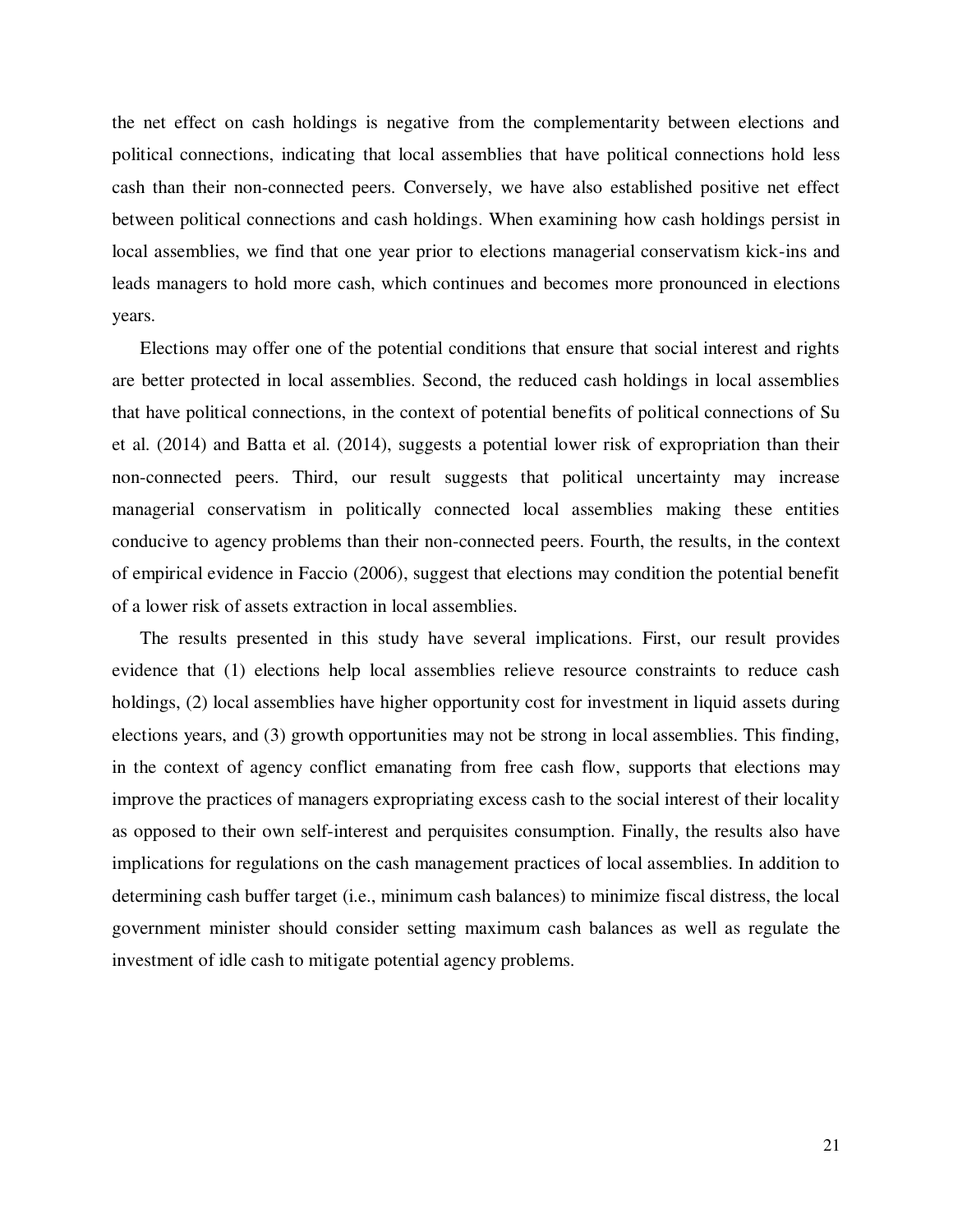# **References**

- Adhikari, A., Derashid, C., & Zhang, H. (2006). Public policy, political connections, and effective tax rates: Longitudinal evidence from Malaysia. *Journal of Accounting and Public Policy*, *25*(5), 574–595. https://doi.org/10.1016/j.jaccpubpol.2006.07.001
- An, H., Chen, Y., Luo, D., & Zhang, T. (2016). Political uncertainty and corporate investment: Evidence from China. *Journal of Corporate Finance*, *36*, 174–189. https://doi.org/10.1016/j.jcorpfin.2015.11.003
- Arellano, M., & Bond, S. (1991). Some Tests of Specification for Panel Carlo Application to Data : Evidence and an Employment Equations. *The Review of Economic Studies*, *58*(2), 277–297.
- Arellano, M., & Bover, O. (1995). Another look at the instrumental variable estimation of errorcomponents models. *Journal of Econometrics*, *68*(1), 29–51. https://doi.org/10.1016/0304- 4076(94)01642-D
- Asongu, S. A., Le Roux, S., & Biekpe, N. (2017). Environmental degradation, ICT and inclusive development in Sub-Saharan Africa. *Energy Policy*, *111*(July), 353–361. https://doi.org/10.1016/j.enpol.2017.09.049
- Asongu, S. A., & Nwachukwu, J. C. (2018). Educational quality thresholds in the diffusion of knowledge with mobile phones for inclusive human development in sub-Saharan Africa. *Technological Forecasting and Social Change*, *129*(July 2016), 164–172. https://doi.org/10.1016/j.techfore.2018.01.004
- Aytaç, S. E. (2014). Distributive Politics in a Multiparty System: The Conditional Cash Transfer Program in Turkey. *Comparative Political Studies*, *47*(9), 1211–1237. https://doi.org/10.1177/0010414013495357
- Bao, X., Johan, S., & Kutsuna, K. (2016). Do political connections matter in accessing capital markets? Evidence from China. *Emerging Markets Review*, *29*, 24–41. https://doi.org/10.1016/j.ememar.2016.08.009
- Batta, G., Sucre Heredia, R., & Weidenmier, M. (2014). Political Connections and Accounting Quality under High Expropriation Risk. *European Accounting Review*, *23*(4), 485–517. https://doi.org/10.1080/09638180.2014.906316
- Bliss, M. A., & Gul, F. A. (2012). Political connection and cost of debt: Some Malaysian evidence. *Journal of Banking and Finance*, *36*(5), 1520–1527. https://doi.org/10.1016/j.jbankfin.2011.12.011
- Blundell, R., & Bond, S. (1998). Initial conditions and moment restrictions in dynamic panel data models. *Journal of Econometrics*, *87*(1), 115–143. https://doi.org/10.1016/S0304- 4076(98)00009-8
- Boubakri, N., Cosset, J. C., & Saffar, W. (2012). The impact of political connections on firms' operating performance and financing decisions. *Journal of Financial Research*, *35*(3), 397–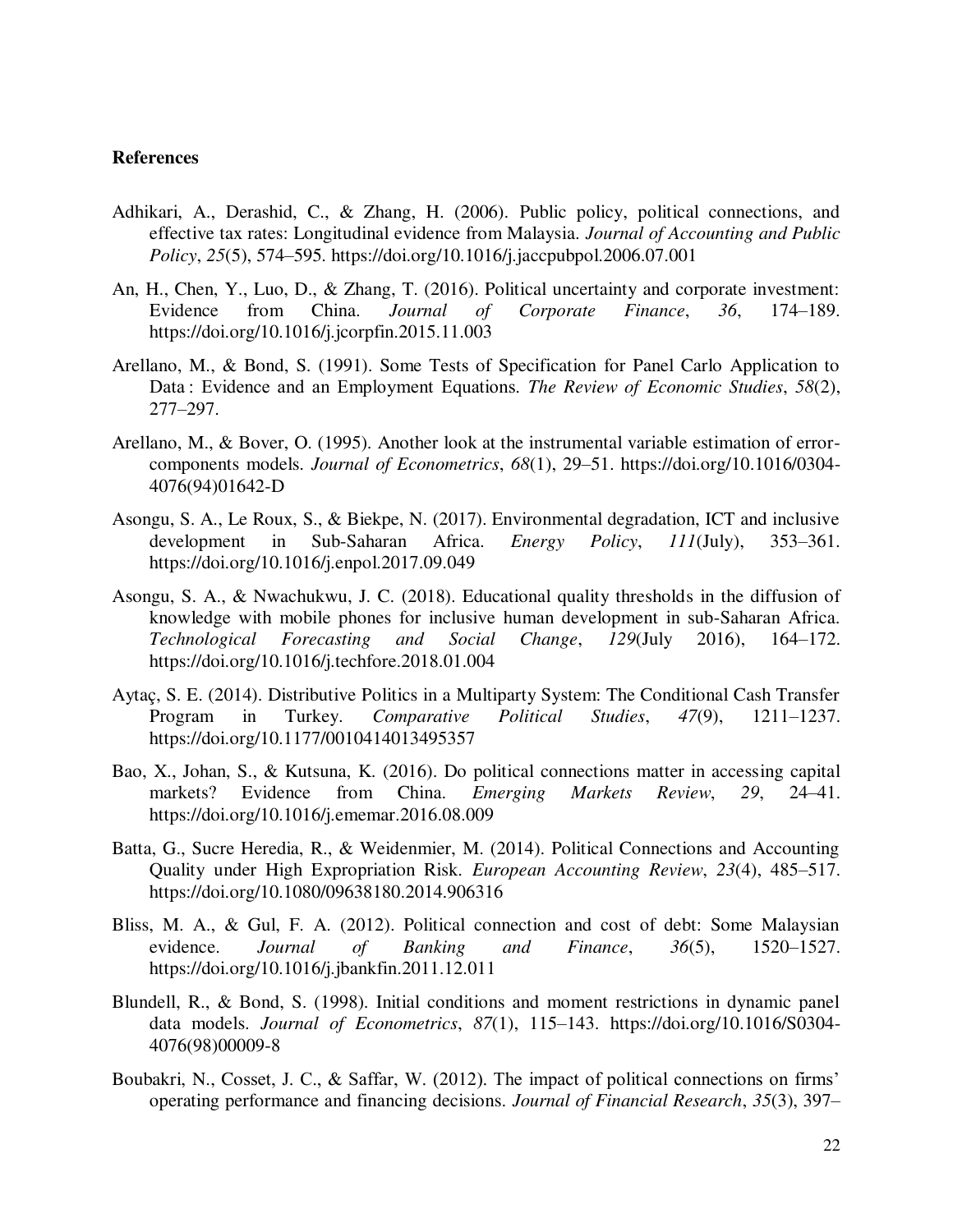423. https://doi.org/10.1111/j.1475-6803.2012.01322.x

- Boubakri, N., Ghoul, S. El, & Saffar, W. (2013). Cash holdings of politically connected firms. *Journal of Multinational Financial Management*, *23*(4), 338–355. https://doi.org/10.1016/j.mulfin.2013.06.002
- Calabrese, T. D., & Gupta, A. (2019). A Replication of "Agency Problems of Excess Endowment Holdings in Not-for-profit Firms" (Journal of Accounting and Economics, 2006). *Public Finance Review*, *47*(4), 747–774. https://doi.org/10.1177/1091142118765788
- Chaney, P. K., Faccio, M., & Parsley, D. (2011). The quality of accounting information in politically connected firms. *Journal of Accounting and Economics*, *51*(1–2), 58–76. https://doi.org/10.1016/j.jacceco.2010.07.003
- Chen, R. R., El Ghoul, S., Guedhami, O., & Nash, R. (2018). State Ownership and Corporate Cash Holdings. *Journal of Financial and Quantitative Analysis*. https://doi.org/10.1017/S0022109018000236
- Chen, Y., Chen, D., Wang, W., & Zheng, D. (2018). Journal of Accounting and Public Policy Political uncertainty and fi rms ' information environment : Evidence. *Journal of Accounting and Public Policy*, *37*(1), 39–64. Retrieved from https://doi.org/10.1016/j.jaccpubpol.2018.01.005
- Chen, Y. S., Shen, C. H., & Lin, C. Y. (2014). The Benefits of Political Connection: Evidence from Individual Bank-Loan Contracts. *Journal of Financial Services Research*, *45*(3), 287– 305. https://doi.org/10.1007/s10693-013-0167-1
- Chkir, I., Gallali, M. I., & Toukabri, M. (2020). Political connections and corporate debt: Evidence from two U.S. election campaigns. *Quarterly Review of Economics and Finance*, *75*, 229–239. https://doi.org/10.1016/j.qref.2019.05.003
- Claessens, S., Feijen, E., & Laeven, L. (2008). Political connections and preferential access to finance: The role of campaign contributions. *Journal of Financial Economics*, *88*(3), 554– 580. https://doi.org/10.1016/j.jfineco.2006.11.003
- Core, J. E., Guay, W. R., & Verdi, R. S. (2006). Agency problems of excess endowment holdings in not-for-profit firms. *Journal of Accounting and Economics*, *41*(3), 307–333. https://doi.org/10.1016/j.jacceco.2006.02.001
- Corrêa, D. S. (2015). Conditional cash transfer programs, the economy, and presidential elections in latin America. *Latin American Research Review*, *50*(2), 63–85. https://doi.org/10.1353/lar.2015.0020
- Dittmar, A., Mahrt-smith, J., & Servaes, H. (2003). International Governance Corporate Cash Holdings Corporate. *The Journal of Financial and Quantitative Analysis*, *38*(1), 111–133.
- Faccio, M. (2006). Politically connected firms. *American Economic Review*, *96*(1), 369–386. https://doi.org/10.1257/000282806776157704
- Feng, H., & Rao, R. P. (2018). Cash holdings and CEO risk incentive compensation: Effect of CEO risk aversion. *International Review of Financial Analysis*, *60*, 162–176. https://doi.org/10.1016/j.irfa.2018.09.009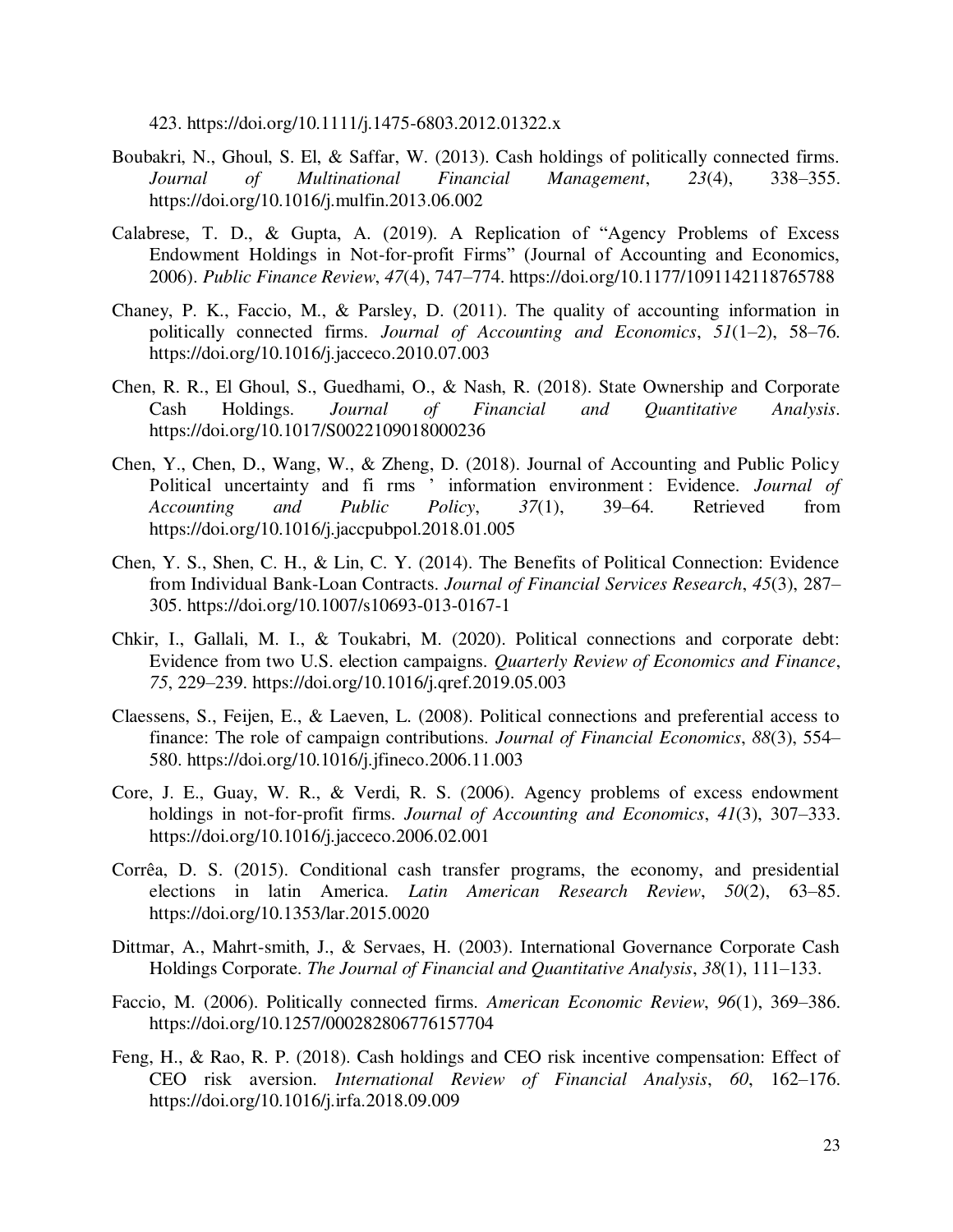- Fisman, R., & Hubbard, R. G. (2005). Precautionary savings and the governance of nonprofit organizations. *Journal of Public Economics*, *89*(11–12), 2231–2243. https://doi.org/10.1016/j.jpubeco.2004.10.005
- Gore, A. K. (2009). Why do cities hoard cash? determinants and implications of municipal cash holdings. *Accounting Review*, *84*(1), 183–207. https://doi.org/10.2308/accr.2009.84.1.183
- Guo, C. (2007). When government becomes the principal philanthropist: The effects of public funding on patterns of nonprofit governance. *Public Administration Review*, *67*(3), 458– 473. https://doi.org/10.1111/j.1540-6210.2007.00729.x
- Harford, J., Mansi, S. A., & Maxwell, W. F. (2008). Corporate governance and firm cash holdings in the US. *Journal of Financial Economics*, *87*(3), 535–555. https://doi.org/10.1016/j.jfineco.2007.04.002
- Hill, M. D., Fuller, K. P., Kelly, G. W., & Washam, J. O. (2014). Corporate cash holdings and political connections. *Review of Quantitative Finance and Accounting*, *42*(1), 123–142. https://doi.org/10.1007/s11156-012-0336-6
- Jensen, M. C. (1986). Agency costs of free cash flow, corporate finance, and takeovers. *The American Economic Review*, *76*(2), 323–329. https://doi.org/10.1017/cbo9780511609435.005
- Julio, B., & Yook, Y. (2012). Political uncertainty and corporate investment cycles. *Journal of Finance*, *67*(1), 45–83. https://doi.org/10.1111/j.1540-6261.2011.01707.x
- Kalcheva, I., & Lins, K. V. (2007). International evidence on cash holdings and expected managerial agency problems. *Review of Financial Studies*, *20*(4), 1087–1112. https://doi.org/10.1093/rfs/hhm023
- Kim, C., Mauer, D. C., & Sherman, A. E. (1998). The Determinants of Corporate Liquidity : Theory and Evidence. *The Journal of Financial and Quantitative Analysis*, *33*(3), 335–359.
- Kusnadi, Y. (2019). Political connections and the value of cash holdings. *Finance Research Letters*, *30*(March), 96–102. https://doi.org/10.1016/j.frl.2019.03.035
- Lecy, J. D., & Searing, E. A. M. (2015). Anatomy of the Nonprofit Starvation Cycle: An Analysis of Falling Overhead Ratios in the Nonprofit Sector. *Nonprofit and Voluntary Sector Quarterly*, *44*(3), 539–563. https://doi.org/10.1177/0899764014527175
- Lee, S., & Woronkowicz, J. (2019). Nonprofit cash holdings and spending: The missing role of government funding. *Nonprofit Management and Leadership*, *29*(3), 321–340. https://doi.org/10.1002/nml.21342
- Li, X., Luo, J., & Chan, K. C. (2018). Political uncertainty and the cost of equity capital. *Finance Research Letters*, *26*, 215–222. https://doi.org/10.1016/j.frl.2018.01.009
- Lin, T. J., Chang, H. Y., Yu, H. F., & Kao, C. P. (2019). The impact of political connections and business groups on cash holdings: Evidence from Chinese listed firms. *Global Finance Journal*, *40*, 65–73. https://doi.org/10.1016/j.gfj.2018.10.001
- Lux, S., Crook, T. R., & Woehr, D. J. (2011). Mixing Business With Politics: A Meta-Analysis